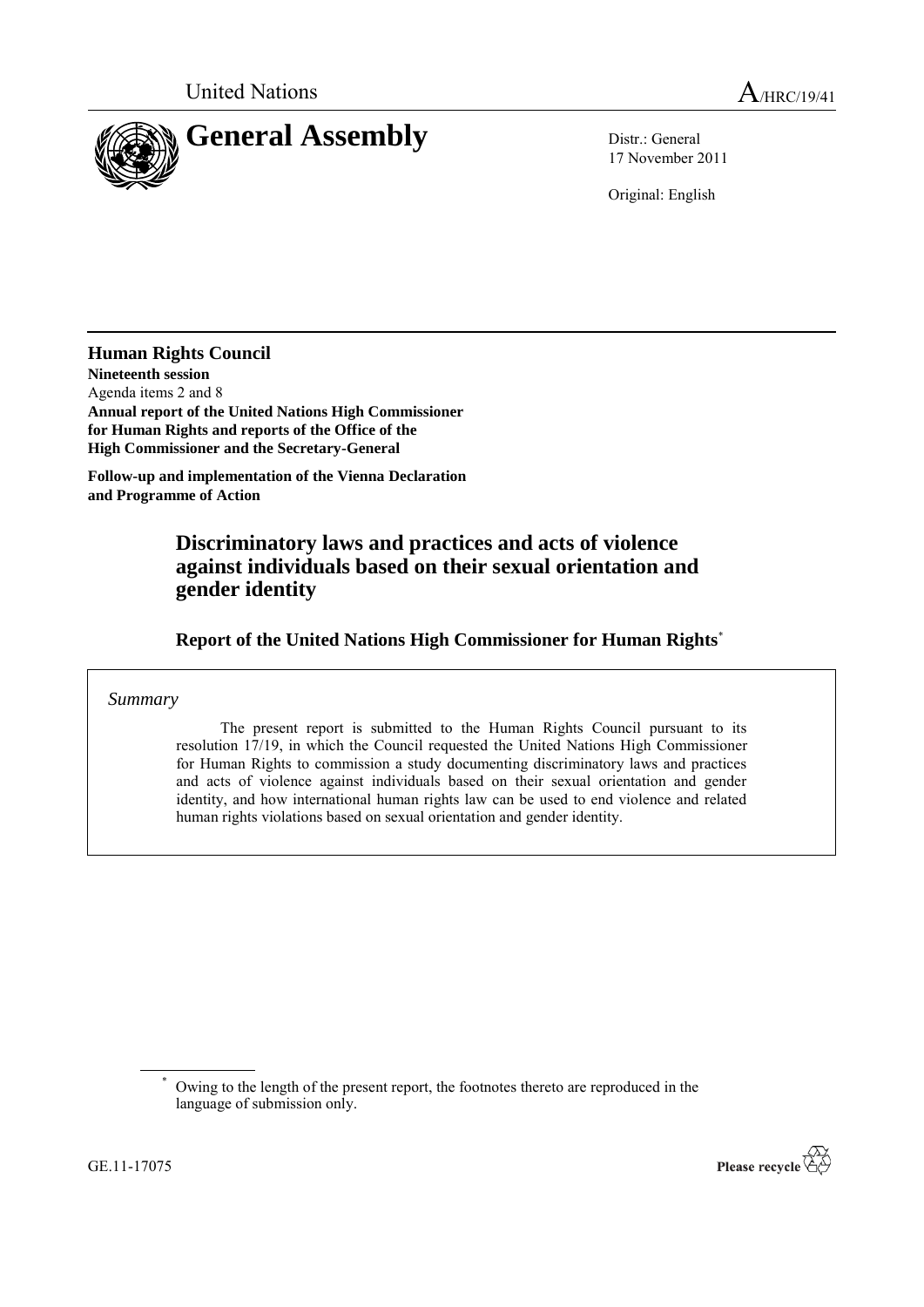#### **A/HRC/19/41**

## Contents

|      |                |                                                                                                                                                     | Paragraphs | Page           |
|------|----------------|-----------------------------------------------------------------------------------------------------------------------------------------------------|------------|----------------|
| Ι.   |                |                                                                                                                                                     | $1 - 4$    | 3              |
| II.  |                |                                                                                                                                                     | $5 - 19$   | $\overline{4}$ |
|      | A.             |                                                                                                                                                     | $5 - 7$    | $\overline{4}$ |
|      | <b>B.</b>      |                                                                                                                                                     | $8 - 19$   | 5              |
| Ш.   |                |                                                                                                                                                     | $20 - 39$  | 8              |
|      | A.             |                                                                                                                                                     | $20 - 33$  | 8              |
|      | $\mathbf{B}$ . | Torture and other forms of cruel, inhuman and degrading treatment                                                                                   | $34 - 37$  | 12             |
|      | C.             | Right of asylum for those persecuted because of sexual orientation or                                                                               | $38 - 39$  | 13             |
| IV.  |                |                                                                                                                                                     | $40 - 47$  | 13             |
|      | A.             | Laws criminalizing same-sex sexual relations between consenting adults<br>and other laws used to penalize individuals because of sexual orientation | $40 - 44$  | 13             |
|      | В.             |                                                                                                                                                     | $45 - 46$  | 15             |
|      | C.             |                                                                                                                                                     | 47         | 15             |
| V.   |                |                                                                                                                                                     | $48 - 73$  | 16             |
|      | A.             |                                                                                                                                                     | $51 - 53$  | 16             |
|      | $\mathbf{B}$ . |                                                                                                                                                     | $54 - 57$  | 17             |
|      | C.             |                                                                                                                                                     | $58 - 61$  | 18             |
|      | D.             | Restrictions on freedom of expression, association and assembly                                                                                     | $62 - 65$  | 20             |
|      | E.             |                                                                                                                                                     | $66 - 67$  | 21             |
|      | F.             | Denial of recognition of relationships and related access to State                                                                                  | $68 - 70$  | 22             |
|      | G.             |                                                                                                                                                     | $71 - 73$  | 22             |
| VI.  |                |                                                                                                                                                     | $74 - 80$  | 23             |
| VII. |                |                                                                                                                                                     | $81 - 85$  | 24             |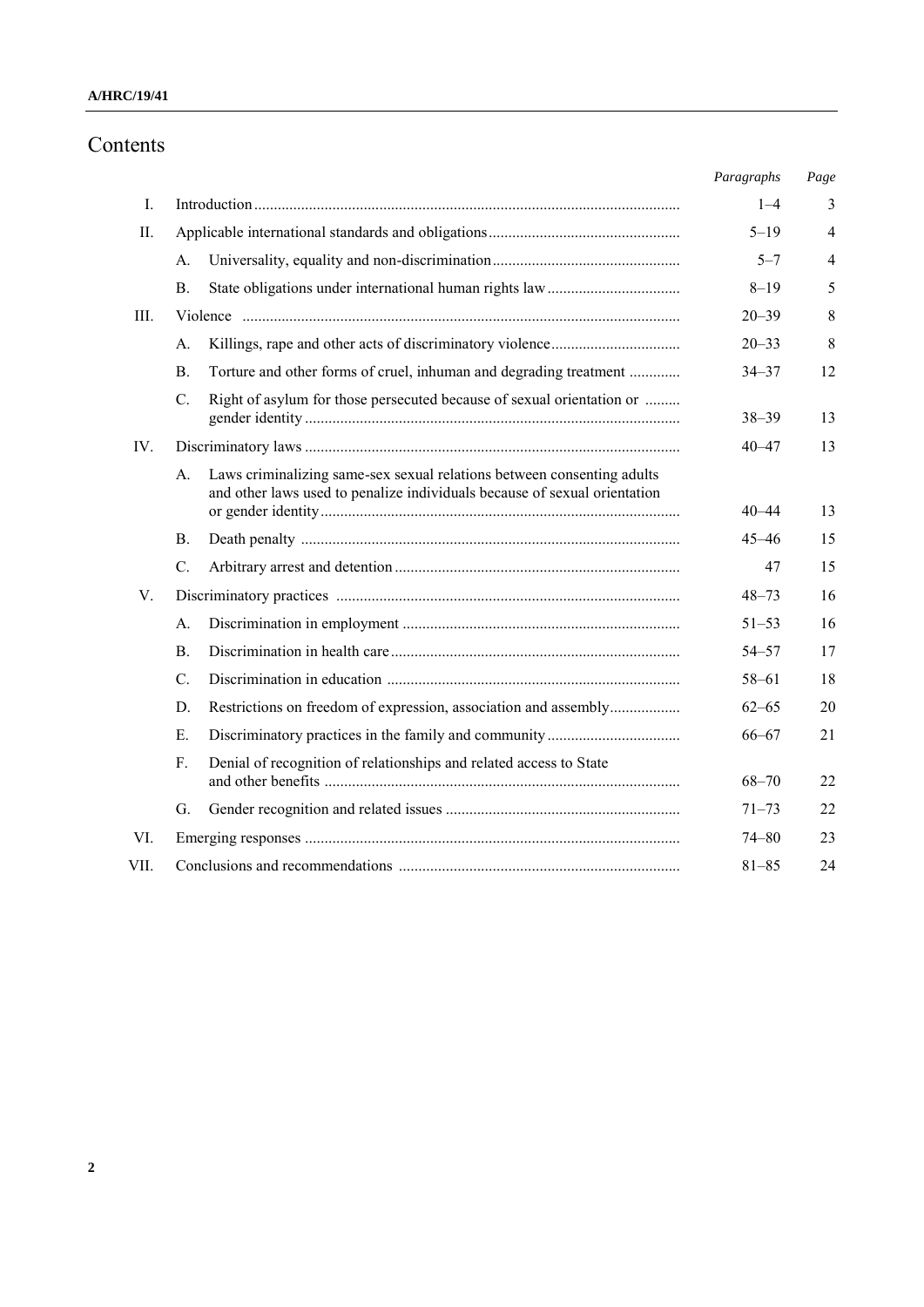# **I. Introduction**

1. In all regions, people experience violence and discrimination because of their sexual orientation or gender identity. In many cases, even the perception of homosexuality or transgender identity puts people at risk. Violations include – but are not limited to – killings, rape and physical attacks, torture, arbitrary detention, the denial of rights to assembly, expression and information, and discrimination in employment, health and education. United Nations mechanisms, including human rights treaty bodies and the special procedures of the Human Rights Council, have documented such violations for close to two decades.

2. The Secretary-General expressed his concern in a speech on Human Rights Day 2010, when he stated:

As men and women of conscience, we reject discrimination in general, and in particular discrimination based on sexual orientation and gender identity … Where there is a tension between cultural attitudes and universal human rights, rights must carry the day. Together, we seek the repeal of laws that criminalize homosexuality, that permit discrimination on the basis of sexual orientation or gender identity, that encourage violence.

3. United Nations entities<sup>1</sup> have integrated issues of sexual orientation and gender identity into their work, including the Office of the United Nations High Commissioner for Human Rights (OHCHR), the United Nations Development Programme (UNDP), the United Nations Children"s Fund (UNICEF), the United Nations Educational, Scientific and Cultural Organization (UNESCO), the Office of the United Nations High Commissioner for Refugees (UNHCR), the International Labour Organization (ILO), the World Health Organization (WHO), the United Nations Population Fund (UNFPA) and the Joint United Nations Programme on HIV/AIDS (UNAIDS).

4. While not addressing all violations perpetrated in relation to sexual orientation or gender identity, the present report highlights critical human rights concerns that States have an obligation to address, and highlights emerging responses. It draws on United Nations sources, and includes data and findings from regional organizations, some national authorities and non-governmental organizations.

<sup>1</sup> See, for example, "The United Nations Speaks Out: Tackling Discrimination on Grounds of Sexual Orientation and Gender Identity", OHCHR, WHO and UNAIDS, April 2011; the statements made by the United Nations High Commissioner for Human Rights at a side event of the fifteenth session of the Human Rights Council, on the theme, "Ending violence and criminal sanctions based on sexual orientation and gender identity", 17 September 2010; remarks made at the conclusion of the interactive dialogue with the High Commissioner at the sixteenth session of the Human Rights Council, 3 March 2011; "Legal environments, human rights and HIV responses among men who have sex with men and transgender people in Asia and the Pacific: an agenda for action", UNDP, July 2010; "Protecting children from violence in sport: a review with a focus on industrialized countries", UNICEF, July, 2010; "International technical guidance on sexuality education", UNESCO with UNAIDS, UNFPA, UNICEF and WHO, December 2009; UNHCR, Guidance Note on Refugee Claims Relating to Sexual Orientation and Gender Identity, UNHCR, November 2008; Report of the Director-General: Equality at Work, ILO, 2007; Report on prevention and treatment of HIV and other sexually-transmitted infections among men who have sex with men and transgender populations, WHO, June 2011; "Experiencias de estigma y discriminación en personas homosexuales/gays, bisexuales y trans", UNFPA, July 2010; International Guidelines on HIV/AIDS and Human Rights, UNAIDS and OHCHR, July 2006.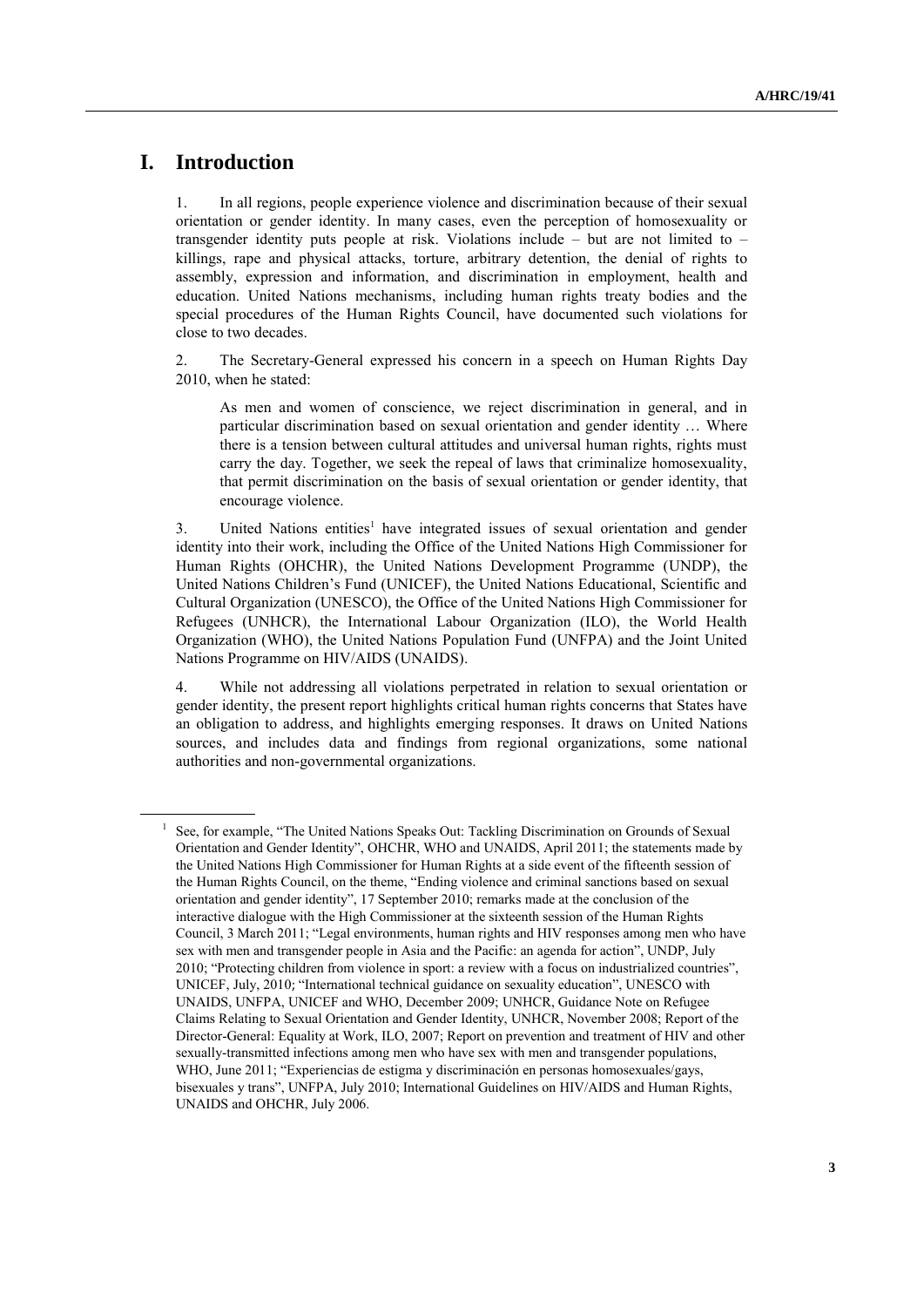# **II. Applicable international standards and obligations**

## **A. Universality, equality and non-discrimination**

5. The application of international human rights law is guided by the principles of universality and non-discrimination enshrined in article 1 of the Universal Declaration of Human Rights, which states that "all human beings are born free and equal in dignity and rights". All people, including lesbian, gay, bisexual and transgender  $(LGBT)^2$  persons, are entitled to enjoy the protections provided for by international human rights law, including in respect of rights to life, security of person and privacy, the right to be free from torture, arbitrary arrest and detention, the right to be free from discrimination and the right to freedom of expression, association and peaceful assembly. The Vienna Declaration and Programme of Action confirms that, "while the significance of national and regional particularities and various historical, cultural and religious backgrounds must be borne in mind, it is the duty of States, regardless of their political, economic and cultural systems, to promote and protect all human rights and fundamental freedoms."<sup>3</sup>

6. Non-discrimination is a core human rights principle embodied in the Charter of the United Nations, the Universal Declaration of Human Rights and core human rights treaties. Non-discrimination clauses in international instruments typically require that the rights set forth be made available to everyone without discrimination, and States ensure that their laws, policies and programmes are not discriminatory in impact. For example, under article 2 of the International Covenant on Civil and Political Rights, each State party to the Covenant undertakes to respect and to ensure to all individuals within its territory and subject to its jurisdiction the rights recognized in the Covenant, without distinction of any kind, such as race, colour, sex, language, religion, political or other opinion, national or social origin, property, birth or other status.

7. The specific grounds of discrimination referred to in the International Covenant on Civil and Political Rights and other human rights treaties are not exhaustive. The drafters intentionally left the grounds of discrimination open by using the phrase "other status". Sexual orientation and gender identity, like disability, age and health status, are not explicitly mentioned among the grounds listed in the International Covenant on Civil and Political Rights or the International Covenant on Economic, Social and Cultural Rights. In 1994, in the case of *Toonen v. Australia*, the Human Rights Committee held that States are obligated to protect individuals from discrimination on the basis of their sexual orientation.<sup>4</sup> This position is reflected in later decisions of the Committee,<sup>5</sup> and in general comments of the Committee on Economic, Social and Cultural Rights, the Committee on the Rights of the Child, the Committee against Torture and the Committee on the Elimination of Discrimination against Women.<sup>6</sup> In its general comment no. 20, for example, the

The terms lesbian, gay and bisexual and transgender are used throughout the report, but often abbreviated to LGBT. These terms are used to refer to same-sex behaviour, identities or relationships and non-binary gender identities. In several places in the text, discrimination against intersex persons is also addressed.

 $3$  A/CONF.157/23, para. 5.

<sup>4</sup> *Toonen v. Australia*, communication No. 488/1992 (CCPR/C/50/D/488/1992).

<sup>5</sup> See, for example, *Young v. Australia*, communication No. 941/2000 (CCPR/C/78/D/941/2000), para. 10.4; *X v. Colombia*, communication no. 1361/2005 (CCPR/C/89/D/1361/2005), para. 9; and concluding observations on Mexico (CCPR/C/MEX/CO/5), para. 21, and Uzbekistan (CCPR/C/UZB/CO/3), para. 22.

<sup>6</sup> See Committee on Economic, Social and Cultural Rights, general comment No. 20 (E/C.12/GC/20), para. 32; Committee on the Rights of the Child, general comment No. 13 (CRC/C/GC/13), paras. 60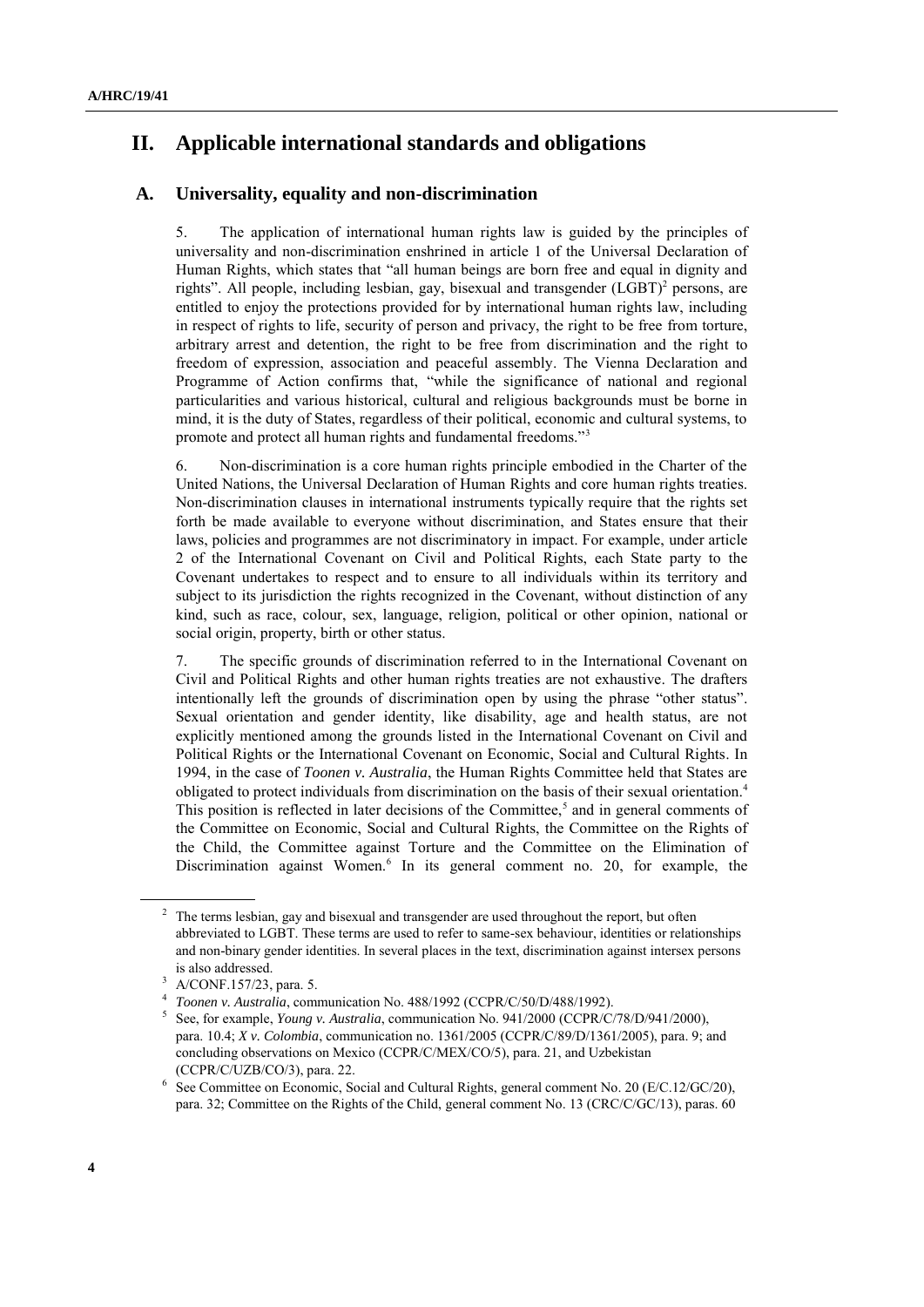Committee on Economic, Social and Cultural Rights observed that "other status" included sexual orientation. "States parties should ensure that a person's sexual orientation is not a barrier to realizing Covenant rights, for example, in accessing survivor's pension rights. In addition, gender identity is recognized as among the prohibited grounds of discrimination".<sup>7</sup>

### **B. State obligations under international human rights law**

8. The obligations of States to prevent violence and discrimination based on sexual orientation and gender identity are derived from various international human rights instruments. These obligations include the ones listed below.

#### **1. To protect the right to life, liberty and security of persons irrespective of sexual orientation or gender identity**

9. Under article 3 of the Universal Declaration of Human Rights, "everyone has the right to life, liberty and the security of person". Article 6 of the International Covenant on Civil and Political Rights affirms that "every human being has the inherent right to life. This right shall be protected by law. No one shall be arbitrarily deprived of his life."<sup>8</sup> The State has an obligation to exercise due diligence to prevent, punish and redress deprivations of life, 9 and to investigate and prosecute all acts of targeted violence.

10. Article 33 of the Convention relating to the Status of Refugees provides that States parties have an obligation not to expel or return a refugee to a place where their life or freedom would be threatened on account of race, religion, nationality, membership of a particular social group or political opinion. In the view of UNHCR, individuals who fear persecution on account of their sexual orientation or gender identity may be considered members of a "particular social group". State parties to the Convention should ensure that such individuals are not returned to a State where their lives or freedom would be at risk and, provided the individuals concerned meet the criteria for refugee status, recognize them as refugees to be treated in accordance with the provisions of the Convention.<sup>10</sup>

and 72(g); Committee against Torture, general comment no. 2 (CAT/C/GC/2), para. 21; and Committee on the Elimination of Discrimination against Women, general recommendation No. 28 (CEDAW/C/GC/28), para. 18.

E/C.12/GC/20, para. 32. In the same general comment, the Committee refers to the Yogyakarta Principles on the Application of International Human Rights Law in relation to Sexual Orientation and Gender Identity as a source of guidance on definitions of "sexual orientation" and "gender identity" (footnote 25, para. 32). The Principles, which are non-binding, were developed by human rights experts. Several United Nations entities have used these definitions to describe sexual orientation and gender identity; see for example UNHCR, Guidance Note on Refugee Claims (see footnote 1), Handbook on prisoners with special needs; and UNAIDS, "Review of Legal Frameworks and the Situation of Human Rights related to Sexual Diversity in Low and Middle Income Countries".

<sup>8</sup> In its resolution 65/208, the General Assembly urged all States to, inter alia, ensure the effective protection of the right to life of all persons under their jurisdiction and to investigate promptly and thoroughly all killings, including those targeted at specific groups of persons, such as killings of persons because of their sexual orientation.

<sup>&</sup>lt;sup>9</sup> Human Rights Committee general comment No. 6.

<sup>&</sup>lt;sup>10</sup> UNHCR, Guidance Note on Refugee Claims (see footnote 1), para. 3; see also UNHCR in relation to *Secretary of State for the Home Department v. Patrick Kwame Otchere*, 1988.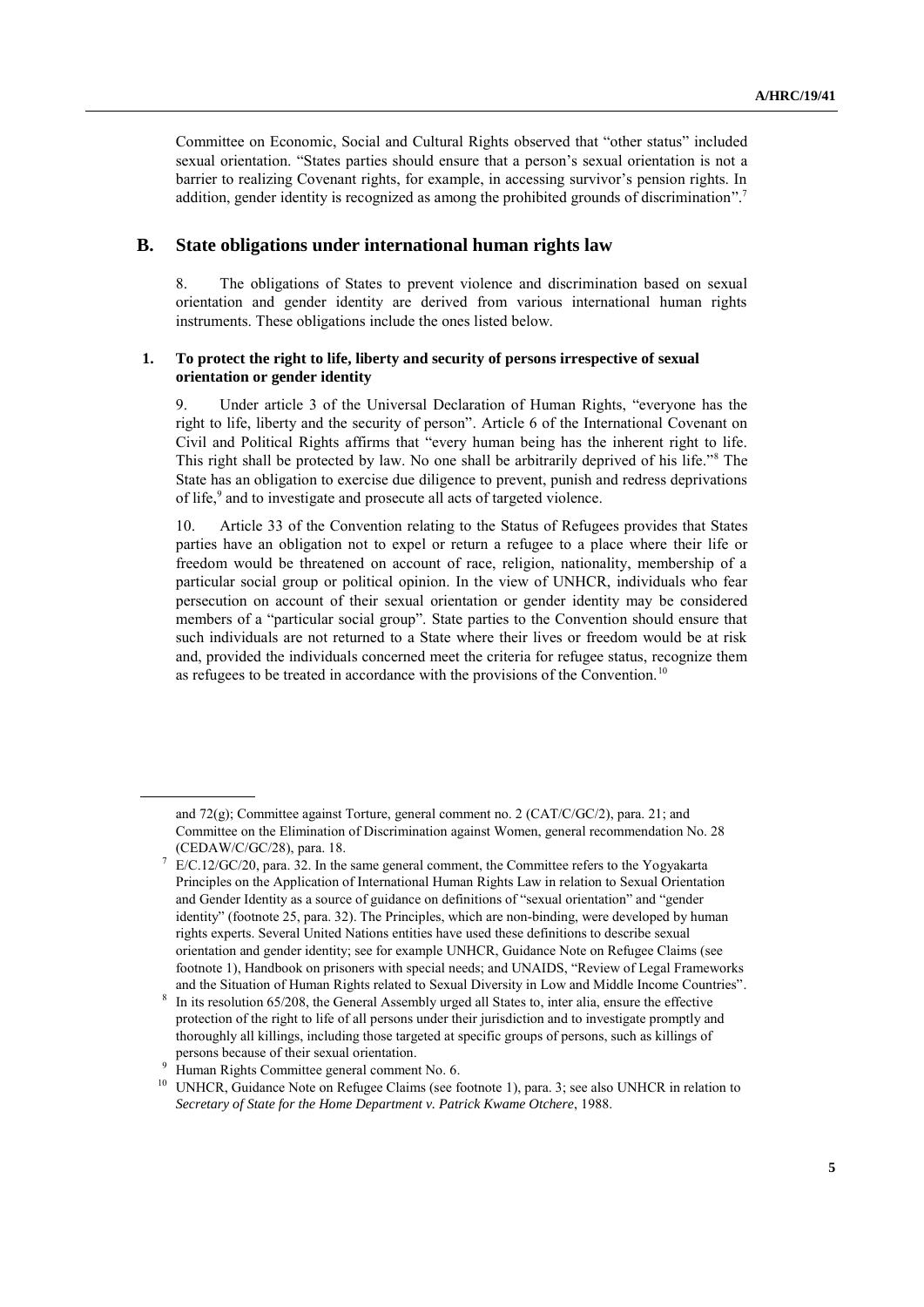#### **2. To prevent torture and other cruel, inhuman or degrading treatment on grounds of sexual orientation or gender identity**

11. The right to be free from torture and other cruel, inhuman or degrading treatment is absolute. Article 5 of the Universal Declaration of Human Rights and article 7 of the International Covenant on Civil and Political Rights provide that "no one shall be subjected to torture or to cruel, inhuman or degrading treatment or punishment".<sup>11</sup>

12. According to the Committee against Torture, States are obligated to protect from torture and ill-treatment all persons, regardless of sexual orientation or transgender identity,<sup>12</sup> and to prohibit, prevent and provide redress for torture and ill-treatment in all contexts of State custody or control.<sup>13</sup> The Committee has repeatedly expressed concern regarding allegations of such abuses in concluding observations on States parties' reports.<sup>14</sup>

#### **3. To protect the right to privacy and against arbitrary detention on the basis of sexual orientation or gender identity**

13. The right to privacy is enshrined in article 12 of the Universal Declaration of Human Rights and article 17 of the International Covenant on Civil and Political Rights, which state that no one should be subjected to "arbitrary or unlawful interference with his privacy, family, home or correspondence" Articles 9 of the Universal Declaration and the Covenant further protect individuals from "arbitrary arrest and detention". In its general comment no. 16, the Human Rights Committee confirmed that any interference with privacy, even if provided for by law, "should be in accordance with the provisions, aims and objectives of the Covenant and should be, in any event, reasonable in the particular circumstances".

14. Since *Toonen* in 1994, the Human Rights Committee has held that laws used to criminalize private, adult, consensual same-sex sexual relations violate rights to privacy and to non-discrimination. The Committee has rejected the argument that criminalization may be justified as "reasonable" on grounds of protection of public health or morals, noting that the use of criminal law in such circumstances is neither necessary nor proportionate.<sup>15</sup> In their concluding observations, the Human Rights Committee, the Committee on Economic, Social and Cultural Rights, the Committee on the Elimination of Discrimination against Women and the Committee on the Rights of the Child have urged States to reform such laws and, where relevant, have welcomed their repeal.<sup>16</sup> The Working Group on Arbitrary

Article 2 (1) of the Convention against Torture stipulates that "each State party shall take effective legislative, administrative, judicial or other measures to prevent acts of torture in any territory under its jurisdiction", while article 2 (2) states that "no exceptional circumstances whatsoever … may be invoked as a justification of torture".

<sup>&</sup>lt;sup>12</sup> General comment no. 2 (CAT/C/GC/2), para. 21.

 $\frac{13}{14}$  Ibid., para. 15.

See concluding observations of the Committee against Torture on the United States of America (CAT/C/USA/CO/2), paras. 32 and 37; Ecuador (CAT/C/ECU/CO/3), para. 17; and Argentina (CAT/C/CR/33/1), para. 6(g). See also general comment no. 2 (CAT/C/GC/2), para. 22. The Committee recommended that States parties should take all necessary measures to prevent such acts, including through the review of rules for detention and custody, investigation of all allegations of acts of torture or ill-treatment, prosecution and conviction of perpetrators, compensation to victims and training of personnel involved in detention and custody. See for example the Committee"s concluding observations on Mongolia (CAT/C/MNG/CO/1), para. 25; Kuwait (CAT/C/KWT/CO/2), para. 25; and Colombia (CAT/C/COL/CO/4), para. 11.

<sup>15</sup> CCPR/C/50/D/488/1992, paras. 8.3-8.7.

See Human Rights Committee concluding observations on Togo (CCPR/C/TGO/CO/4), para. 14; Uzbekistan (CCPR/C/UZB/CO/3), para. 22; and Grenada (CCPR/C/GRD/CO/1), para. 21; Committee on Economic, Social and Cultural Rights, concluding observations on Cyprus (E/C.12/1/Add.28),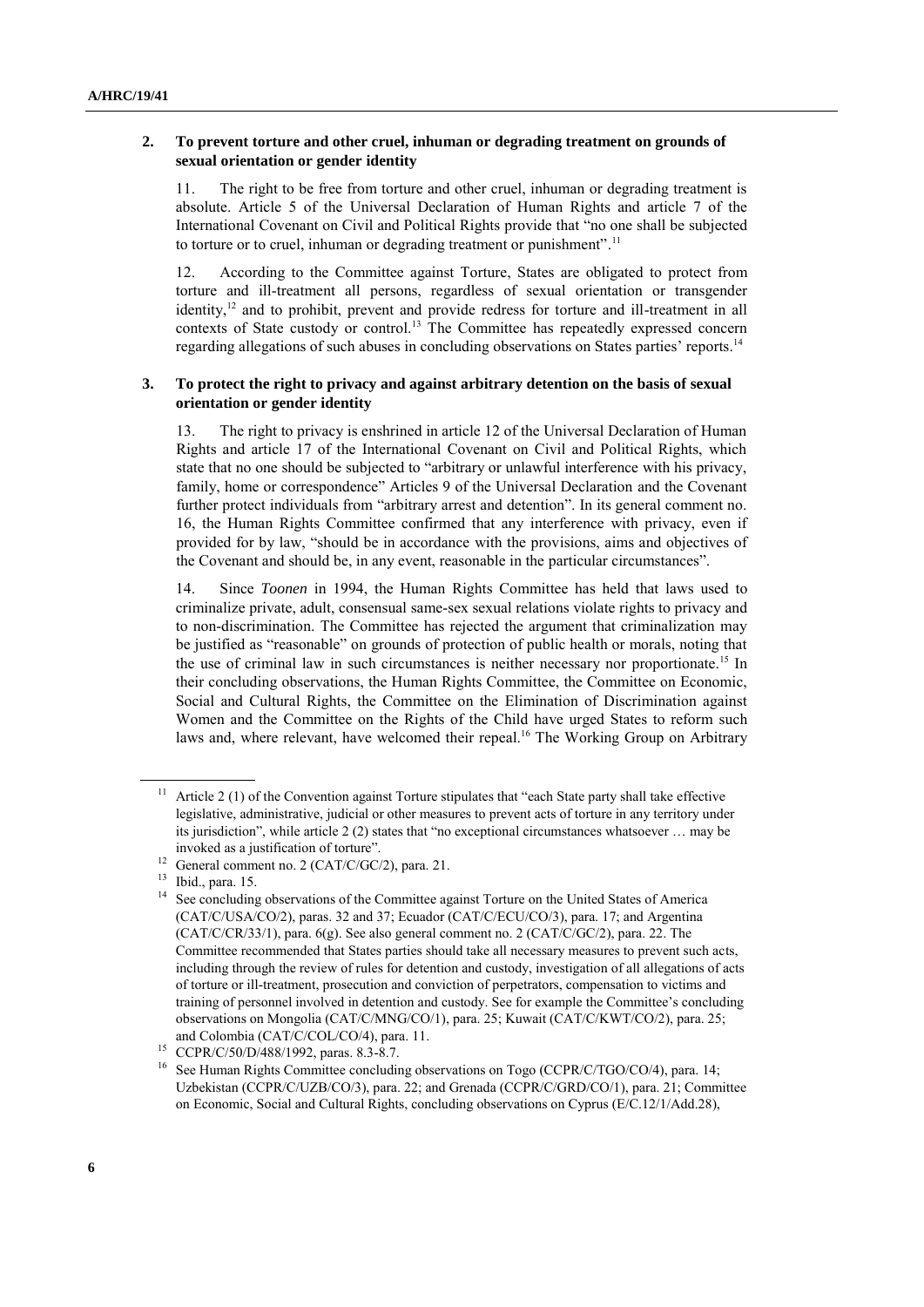Detention has held that detaining someone on the basis of sexual orientation constitutes arbitrary detention in breach of article 9 of the International Covenant on Civil and Political Rights. 17

#### **4. To protect individuals from discrimination on grounds of sexual orientation and gender identity**

15. The right to be free from discrimination is included in the Universal Declaration of Human Rights (art. 2) and core international human rights treaties, including the International Covenant on Economic, Social and Cultural Rights (art. 2) and the Convention on the Rights of the Child (art. 2). Article 26 of the International Covenant on Civil and Political Rights guarantees equality before the law, requiring States to prohibit discrimination.

16. In their general comments, concluding observations and views on communications, human rights treaty bodies have confirmed that States have an obligation to protect everyone from discrimination on grounds of sexual orientation or gender identity. The fact that someone is lesbian, gay, bisexual or transgender does not limit their entitlement to enjoy the full range of human rights.

17. The Human Rights Committee has urged State parties to "guarantee equal rights to all individuals, as established in the Covenant, regardless of their sexual orientation",<sup>18</sup> and welcomed legislation that includes sexual orientation among prohibited grounds of discrimination.<sup>19</sup> The Committee on Economic, Social and Cultural Rights has affirmed the principle of non-discrimination on grounds of sexual orientation in general comments on the rights to work, water, social security and the highest attainable standard of health.<sup>20</sup> In addition, in its general comment on discrimination, the Committee included both sexual orientation and gender identity as prohibited grounds of discrimination under the Covenant.<sup>21</sup> In their general comments and concluding observations, the Committee on the Rights of the Child, the Committee against Torture and the Committee on the Elimination of Discrimination against Women have included recommendations on countering discrimination based on sexual orientation and gender identity.<sup>22</sup>

para.7; Committee on the Elimination of Discrimination against Women, concluding observations on Uganda (CEDAW/C/UGA/CO/7), paras. 43-44; and Kyrgyzstan (*Official Records of the General Assembly*, *Fifty-fourth session*, *Supplement No. 38* (A/54/38/Rev.1)), paras. 127-128; and Committee on the Rights of the Child, concluding observations on Chile (CRC/C/CHL/CO/3), para. 29.

<sup>&</sup>lt;sup>17</sup> See opinions No. 22/2006 on Cameroon  $(A/HRC/4/40/Add.1)$ , and No. 42/2008 on Egypt (A/HRC/13/30/Add.1). See also A/HRC/16/47, annex, para. 8 (e).

<sup>&</sup>lt;sup>18</sup> See concluding observations on Chile (CCPR/C/CHL/CO/5), para. 16. See also concluding observations on San Marino (CCPR/C/SMR/CO/2), para. 7; and Austria (CCPR/C/AUT/CO/4), para. 8.

<sup>&</sup>lt;sup>19</sup> See concluding observations on El Salvador (CCPR/C/SLV/CO/6), para. 3 (c); Greece (CCPR/CO/83/GRC), para. 5; Finland (CCPR/CO/82/FIN), para. 3 (a); and Slovakia (CCPR/CO/78/SVK), para. 4.

<sup>&</sup>lt;sup>20</sup> See general comments No. 18 (E/C.12/GC/18) (right to work), para. 12 (b) (i); No. 15 (E/C.12/2002/11) (right to water), para. 13; No. 19 (E/C.12/GC/19) (right to social security), para. 29; and No. 14 (E/C.12/2000/4) (right to the highest attainable standard of health), para. 18.

<sup>&</sup>lt;sup>21</sup> See general comment no. 20 (E/C.12/GC/20), para. 32.

<sup>&</sup>lt;sup>22</sup> See Committee on the Rights of the Child, general comment No. 4 (CRC/GC/2003/4), para.6; Committee against Torture, general comment No. 2 (CAT/C/GC/2), para. 21; and Committee on the Elimination of Discrimination against Women, general comment No. 28 (CEDAW/C/GC/28), para. 18. See also Committee on the Elimination of Discrimination against Women, concluding observations on South Africa (CEDAW/C/ZAF/CO/4), para. 40; and Costa Rica (CEDAW/C/CRI/CO/5-6), para. 41. Several mechanisms have addressed intersectionality or multiple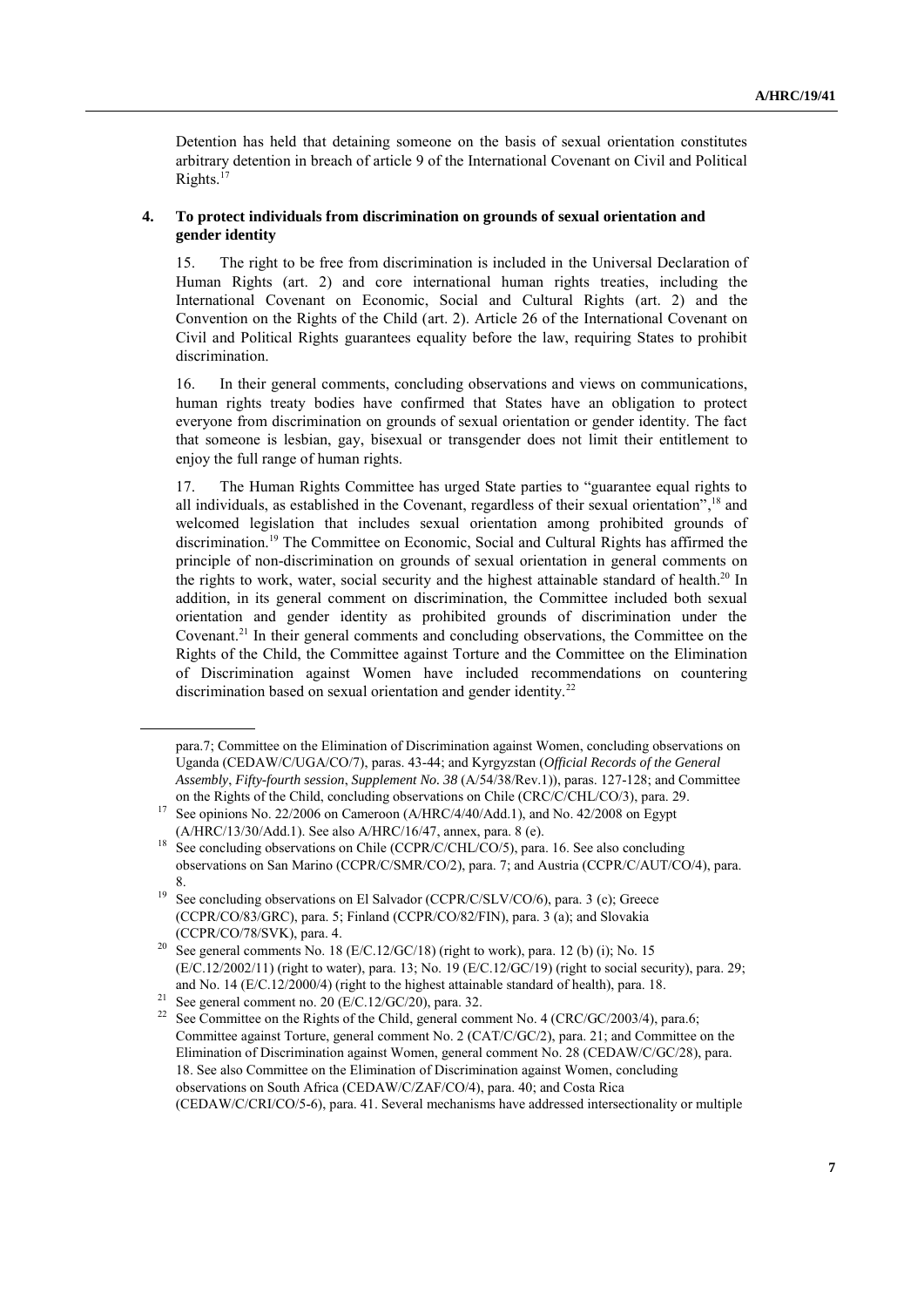#### **5. To protect the right to freedom of expression, association and assembly in a nondiscriminatory manner**

18. Freedom of expression, association and peaceful assembly are enshrined in the Universal Declaration of Human Rights (arts. 19-20) and the International Covenant on Civil and Political Rights (arts. 19, 21-22). Under article 19 of the Universal Declaration, "everyone has the right to freedom of thought and expression; this right includes freedom to hold opinions without interference and to seek receive and impart information and ideas". Under article 20 (1), "everyone has the right to freedom of peaceful assembly and association." 23

19. The International Covenant on Civil and Political Rights permits restriction of these rights, but only when provided by law and necessary to protect the rights (or, in the case of expression, reputation) of others or national security, public safety, public order or public health or morals. The Human Rights Committee has confirmed that any such restrictions must be compatible with the provisions, aims and objectives of the Covenant and "must not violate the non-discrimination provisions of the Covenant", including, in accordance with the Committee's jurisprudence, on grounds of sexual orientation or gender identity.<sup>24</sup>

# **III. Violence**

## **A. Killings, rape and other acts of discriminatory violence**

20. Homophobic and transphobic violence has been recorded in all regions. Such violence may be physical (including murder, beatings, kidnappings, rape and sexual assault) or psychological (including threats, coercion and arbitrary deprivations of liberty).<sup>25</sup> These attacks constitute a form of gender-based violence, driven by a desire to punish those seen as defying gender norms.

21. In addition to "street" violence and other spontaneous attacks in public settings, those perceived as LGBT may be targets of more organized abuse, including by religious extremists, paramilitary groups, neo-Nazis and extreme nationalists. Young LGBT people and those of all ages who are seen to be transgressing social norms are at risk of family and community violence. Lesbians and transgender women are at particular risk because of gender inequality and power relations within families and wider society.

22. Violence against LGBT persons tends to be especially vicious compared to other bias-motivated crimes. According to the Organization for Security and Cooperation in

forms of discrimination: see for example Committee on the Elimination of Discrimination against Women, general recommendation No. 28 (CEDAW/C/GC/28), paras. 18 and 31; Committee on Economic, Social and Cultural Rights, general comment No. 16 (E/C.12/2005/4), para. 5; and Committee on the Elimination of Racial Discrimination, general recommendation No. 25, *Official Records of the General Assembly*, *Fifty-fifth Session* (A/55/18), annex V, sect. A.

<sup>23</sup> Also relevant is the Declaration on Human Rights Defenders which, while not legally binding, was adopted by consensus by the General Assembly in its resolution 53/144. Article 7 of the Declaration refers to the right to "develop and discuss new human rights ideas and principles and to advocate their acceptance".

<sup>24</sup> General comment No. 34 (CCPR/C/GC/34), para. 26. See also general comment No. 22 (CCPR/C/21/Rev.1/Add.4), para. 8.

<sup>&</sup>lt;sup>25</sup> Article 2 of the Declaration on the Elimination of Violence against Women notes that violence against women encompasses violence within the family, within the community, and physical, sexual or psychological violence perpetrated and condoned, by the State, wherever it occurs.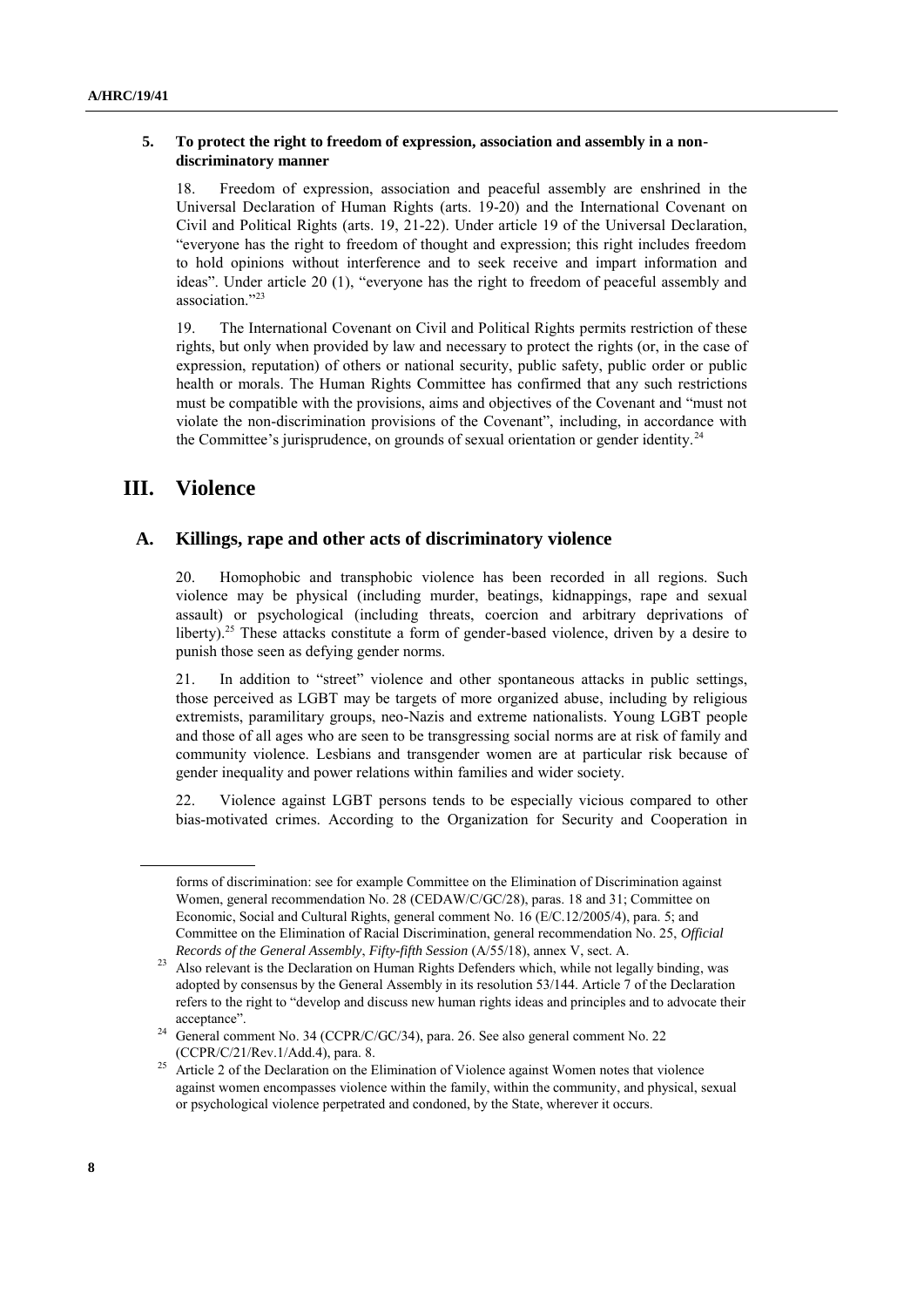Europe (OSCE), homophobic hate crimes and incidents often show a high degree of cruelty and brutality and include beatings, torture, mutilation, castration and sexual assault.<sup>26</sup>

23. Quantifying homophobic and transphobic violence is complicated by the fact that few States have systems in place for monitoring, recording and reporting these incidents. Even where systems exist, incidents may go unreported or are misreported because victims distrust the police, are afraid of reprisals or threats to privacy, are reluctant to identify themselves as LGBT or because those responsible for registering the incidents fail to recognize motives of perpetrators.

#### **1. Killings**

24. Since 1999, the Special Rapporteur on extrajudicial, summary or arbitrary executions has regularly referred to persons being subjected to death threats or killed because of sexual orientation and gender identity.<sup>27</sup> The current mandate holder recently highlighted the murders of at least 31 LGBT persons in Honduras during an 18-month period, including a transgender person found dead in a ditch, her body beaten and burned, showing evidence of rape and blows to her face from stoning so severe as to render the remains virtually unrecognizable.<sup>28</sup> In Jamaica, a man was allegedly stabbed and stoned to death after police, who reportedly participated in the attack, urged others to beat him because he was homosexual.<sup>29</sup> The Special Rapporteur on violence against women has highlighted the targeted murder of lesbians in South Africa, including a case in which two lesbians were beaten, stoned and one stabbed to death.<sup>30</sup>

25. LGBT persons are also among the victims of so-called "honour" killings, carried out against those seen by family or community members to have brought shame or dishonour on a family, often for transgressing gender norms or for sexual behaviour, including actual or assumed same-sex sexual activity.<sup>31</sup> While women are generally the targets of this sort of punishment, these attacks can be directed at individuals of any sex.

26. Reports from regional and non-governmental organizations point to a pattern of targeted violence. The African Commission on Human and Peoples" Rights noted "an upsurge of intolerance against sexual minorities" in Cameroon, and the Inter-American Commission on Human Rights has repeatedly addressed related concerns in Latin America and the Caribbean.<sup>32</sup> OSCE reported 44 bias-motivated murders of LGBT persons in 2009

<sup>30</sup> A/HRC/4/34/Add.1, paras. 631-633.<br><sup>31</sup> See A/61/122/Add.1, para. 124, E/C

<sup>&</sup>lt;sup>26</sup> "Hate Crimes in the OSCE Region – Incidents and Responses", Annual Report for 2006, OSCE/ODIHR, Warsaw, 2007, p. 53. See also Altschiller, Donald, *Hate Crimes: A Reference Handbook*, ABC-CLIO, 2005, pp. 26–28: "(Murders of gay men) frequently involved torture, cutting, mutilation... showing the absolute intent to rub out the human being because of his (sexual) preference."

<sup>&</sup>lt;sup>27</sup> See E/CN.4/1999/39, para. 76, A/HRC/4/20 and Add.1, A/HRC/4/29/Add.2, A/HRC/11/2/Add.7, A/HRC/14/24/Add.2 and A/HRC/17/28/Add.1.

<sup>&</sup>lt;sup>28</sup> See A/HRC/17/28/Add.1, pp. 114-117.<br><sup>29</sup> E/CN/4/2005/7/Add.1, pp. 271

<sup>&</sup>lt;sup>29</sup> E/CN/4/2005/7/Add.1, para. 371.

See A/61/122/Add.1, para. 124, E/CN.4/2002/83, paras. 27-28, A/HRC/4/34/Add.2, para. 19; and A/HRC/4/34/Add.3, para. 34. See also "India: Haryana widows battered to death", available from [www.bbc.co.uk/news/world-south-asia-13125674](http://www.bbc.co.uk/news/world-south-asia-13125674) (accessed 28 October 2011); "They Want Us Exterminated: Murder, Torture, Sexual Orientation and Gender in Iraq", Human Rights Watch report, 17 August 2009; and "Was Ahmet Yildiz the victim of Turkey"s first gay honour killing?", available from www.independent.co.uk/news/world/europe/was-ahmet-yildiz-the-victim-of-turkeys-first-gayhonour-killing-871822.html (accessed 28 October 2011).

<sup>&</sup>lt;sup>32</sup> See concluding observations of the African Commission on Human and Peoples Rights, (Cameroon), 11-25 May 2005, para. 14; Inter-American Commission on Human Rights press release No. 11/09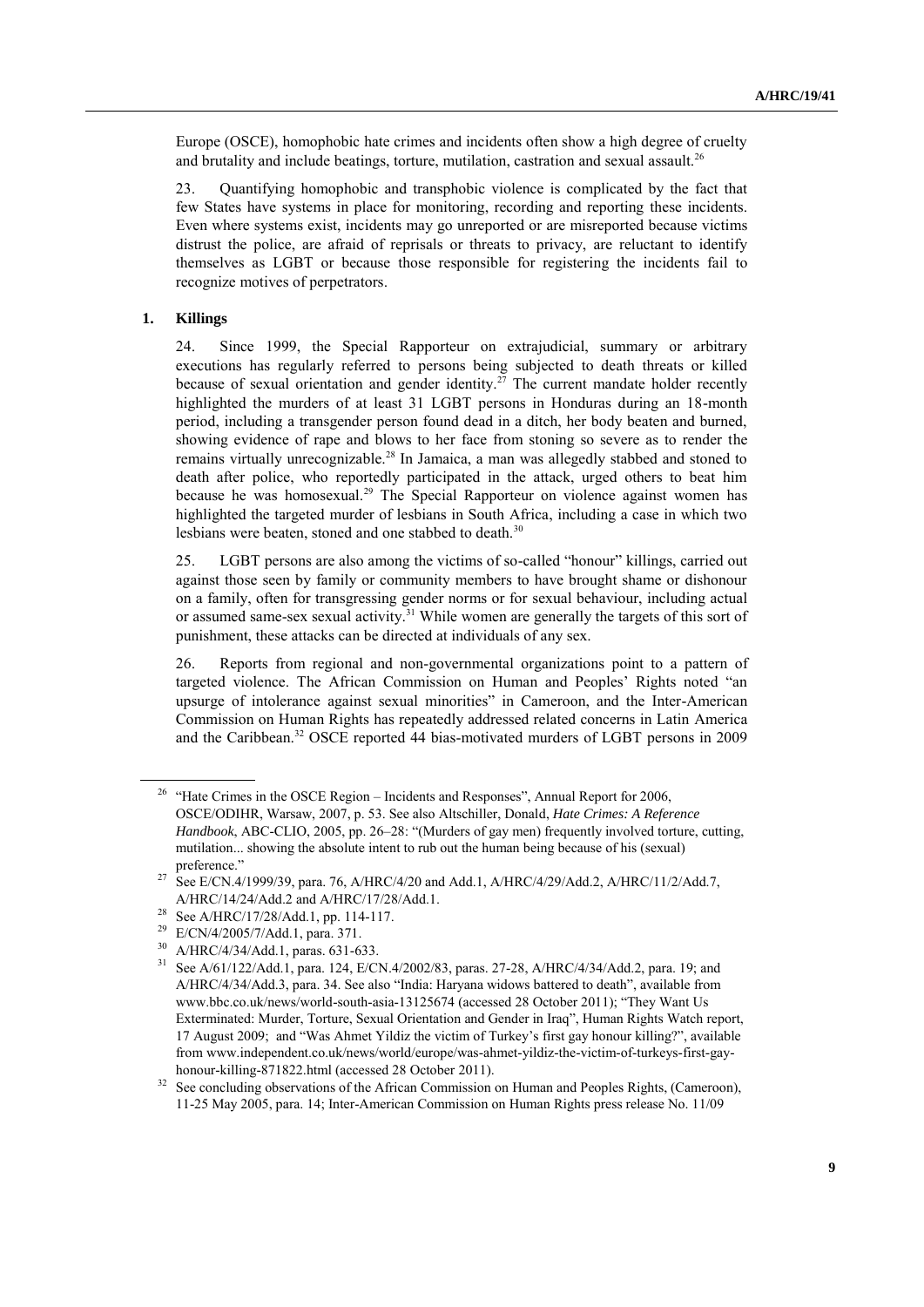on the basis of partial data from 22 of its Member States.<sup>33</sup> The European Parliament and the Council of Europe have also regularly expressed concern at incidents in which LGBT persons have been targeted and killed, including murders of gay men in the Netherlands and Sweden, and the killing of a homeless transgender woman in Portugal.<sup>34</sup>

27. The National Coalition of Anti-Violence Programs in the United States of America reported 27 bias-motivated murders of LGBT persons in 2010, up from 22 in 2009. <sup>35</sup> The Trans Murder Monitoring project, which collects reports of murders of transgender persons in all regions, lists 680 murders in 50 countries during the period from 2008 to 2011.<sup>36</sup>

#### **2. Other violence, including rape**

28. Non-lethal violence directed at individuals on the basis of their sexual orientation or gender identity is less consistently documented by special procedures, largely because of underreporting and a protection gap in terms of existing mandates. Nevertheless, several mandate holders have highlighted individual cases and voiced concern at the prevalence of such violence. In her 2010 report to the Human Rights Council, the Special Rapporteur on human rights defenders noted that she had sent 47 communications regarding defenders working on LGBT issues during the previous year; killings of LGBT human rights defenders were alleged in five communications, with rape and sexual violence, including against males, being reported in a further six.<sup>37</sup>

29. Allegations of lesbians being attacked, raped, forcibly impregnated and otherwise punished because of sexual orientation come from many regions.<sup>38</sup> The Committee on the Elimination of Discrimination against Women expressed grave concern about reported sexual offences committed against women on account of their sexual orientation.<sup>39</sup> The Special Rapporteur on violence against women recently reported alleged incidents of gang rapes, family violence and murder experienced by lesbian, bisexual and transgender women in El Salvador, Kyrgyzstan and South Africa,<sup>40</sup> where the Rapporteur noted that "lesbian women face an increased risk of becoming victims of violence, especially rape, because of widely held prejudices and myths", including "for instance, that lesbian women would change their sexual orientation if they are raped by a man".<sup>41</sup>

<sup>(</sup>Colombia), preliminary observations 15-18 May 2010, para. 12 (Honduras), and press release No. 59/08 (Jamaica).

<sup>&</sup>lt;sup>33</sup> "Hate Crimes in the OSCE Region – Incidents and Responses", Annual Report for 2009, OSCE Office for Democratic Institutions and Human Rights, Warsaw, November 2010.

<sup>&</sup>lt;sup>34</sup> T. Hammarberg, "Hate Crimes: the ugly face of racism, anti-Semitism, anti-Gypsyism, Islamophobia and Homophobia", Council of Europe, Strasbourg, 2008.

<sup>&</sup>lt;sup>35</sup> "Hate Violence against Lesbian, Gay, Bisexual Transgender, Queer and HIV-Affected Communities in the United States in 2010", report of the National Coalition of Anti-Violence Programs, New York, July 2011.

<sup>&</sup>lt;sup>36</sup> Trans Murder Monitoring results update March 2011, Trans Gender Europe, March 2011.

A/HRC/16/44, para. 43.

<sup>38</sup> See A/HRC/17/26, para. 40. See also A/HRC/14/22/Add.2, para. 23, A/HRC/17/26/Add.1, paras. 204-213, E/CN.4/2002/83, para. 102, A/HRC/4/34/Add.3, para. 34, and the concluding observations of the Committee on the Elimination of Discrimination against Women on the Russian Federation (C/USR/CO/7), paras. 40-41.

<sup>&</sup>lt;sup>39</sup> Concluding observations on South Africa (CEDAW/C/ZAF/CO/4), para. 39-40.

See A/HRC/14/22/Add.2, paras. 37-38, and A/HRC/17/26/Add.2, paras. 28-29.

<sup>41</sup> A/HRC/4/34/Add.1, paras. 632-633. Both the Committee on the Elimination of Discrimination against Women and the Special Rapporteur on violence against women, its causes and consequences have addressed so-called "curative" or "corrective" rape, perpetrated by men who claim their intent is to "cure" women of their lesbianism. See, for example, the concluding observations of the Committee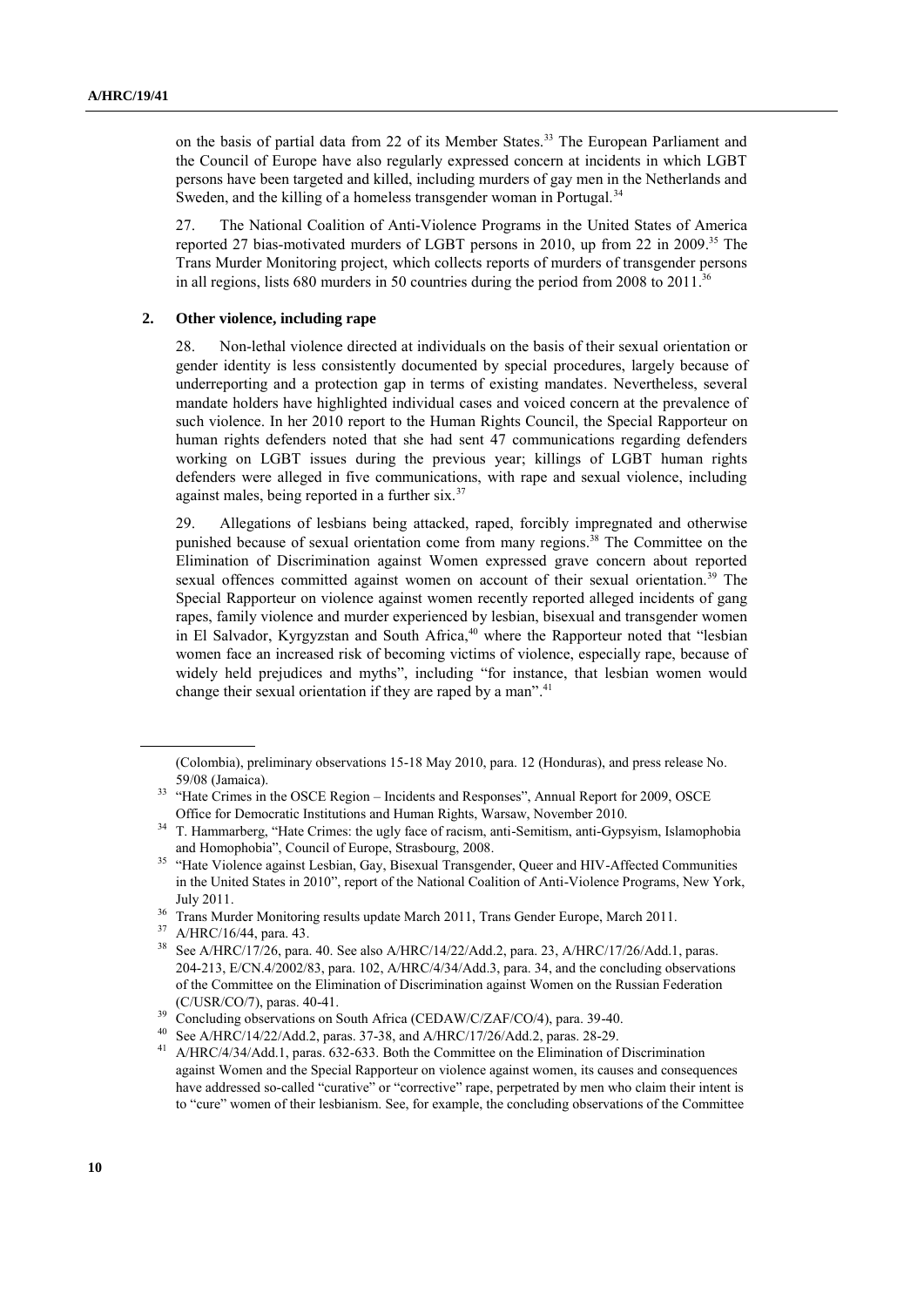30. The Special Rapporteur on human rights defenders has expressed deep concern regarding "denigration campaigns and violent threats against defenders of lesbian, gay, bisexual and transgender rights."<sup>42</sup> The Special Representative of the Secretary-General on human rights defenders noted in 2007 that those defending the rights of LGBT and intersex persons had had their houses and offices raided, and been attacked, tortured, sexually abused, threatened and killed, adding that "a major concern in this regard is an almost complete lack of seriousness with which such cases are treated by concerned authorities".<sup>43</sup>

31. Where available, national crime figures indicate high levels of violence targeted at individuals on the basis of their actual or presumed sexual orientation or gender identity. In the United States, for example, Government figures show numbers of bias-motivated incidents against gay, lesbian and bisexual people rank second only to racist incidents and on par with incidents against members of religious minorities.<sup>44</sup> In the United Kingdom of Great Britain and Northern Ireland, the only European Union state to publish official data on prosecutions for LGBT-related hate crimes, 988 criminal cases were initiated in 2007, of which 759 resulted in convictions.<sup>45</sup>

32. A recent Council of Europe report found "Hate-motivated violence and hate crimes against LGBT persons take place in all Council of Europe member states."<sup>46</sup> A survey conducted in 2008 in the United Kingdom by the non-governmental organization Stonewall, with Government support, found that a third of lesbians and a quarter of gay men experienced a hate crime or incident (including verbal aggression) in the preceding three years. <sup>47</sup> In a Slovenian study, 53 per cent of lesbian and gay respondents reported experiencing violence in the past because of their sexual orientation.<sup>48</sup> A 2011 report of the European Union Agency for Fundamental Rights found that lesbian and bisexual women are more likely to experience sexual and other assaults in private settings than gay or bisexual men, who are more likely to be attacked by unknown perpetrators. The perpetrators are usually young men in groups.<sup>49</sup>

33. Treaty bodies have expressed concern about rhetoric used to incite hatred and related violence.<sup>50</sup> Such language can be used by political and community leaders to stir up

on South Africa (CEDAW/C/ZAF/CO/4), para. 39; and on the report of the Special Rapporteur on her mission to Kyrgyzstan (A/HRC/14/22/Add.2), para. 38.

 $^{42}$  A/HRC/13/22, para. 49.

A/HRC/4/37, paras. 94-96.

<sup>44</sup> Uniform Crime Report: Hate Crime Statistics 2009, U.S. Department of Justice, Federal Bureau of Investigation, Washington, D.C., November 2010.

<sup>&</sup>lt;sup>45</sup> European Union Agency for Fundamental Rights, "Homophobia and Discrimination on Grounds of Sexual Orientation and Gender Identity: Part II – the Social Situation", 2009, Vienna, p. 38.

<sup>46</sup> "Discrimination on Grounds of Sexual Orientation and Gender Identity in Europe", Council of Europe, Strasbourg, June 2011, p. 52.

<sup>&</sup>lt;sup>47</sup> "Homophobic hate crime: The Gay British Crime Survey 2008", Stonewall, London, 2009, p. 11.

<sup>48</sup> A. Svab, R. Kuhar, "The Unbearable Comfort of Privacy: Everyday Life of Gays and Lesbians", Ljubljana, 2005, p. 153.

<sup>49</sup> "Homophobia, Transphobia and Discrimination on Grounds of Sexual Orientation and Gender Identity in the EU Member States: Summary of Findings, Trends, Challenges and Promising Practices", European Union Agency for Fundamental Rights, Vienna, 2011, p. 13.

<sup>50</sup> See for example the concluding observations of the Human Rights Committee on Poland (CCPR/C/POL/CO/6), para. 8. See also the concluding observations of the Committee against Torture on the Republic of Moldova (CAT/C/MDA/CO/2), para. 27; Poland (CAT/C/POL/CO/4), para. 20; and Mongolia (CAT/C/MNG/CO/1), para. 25.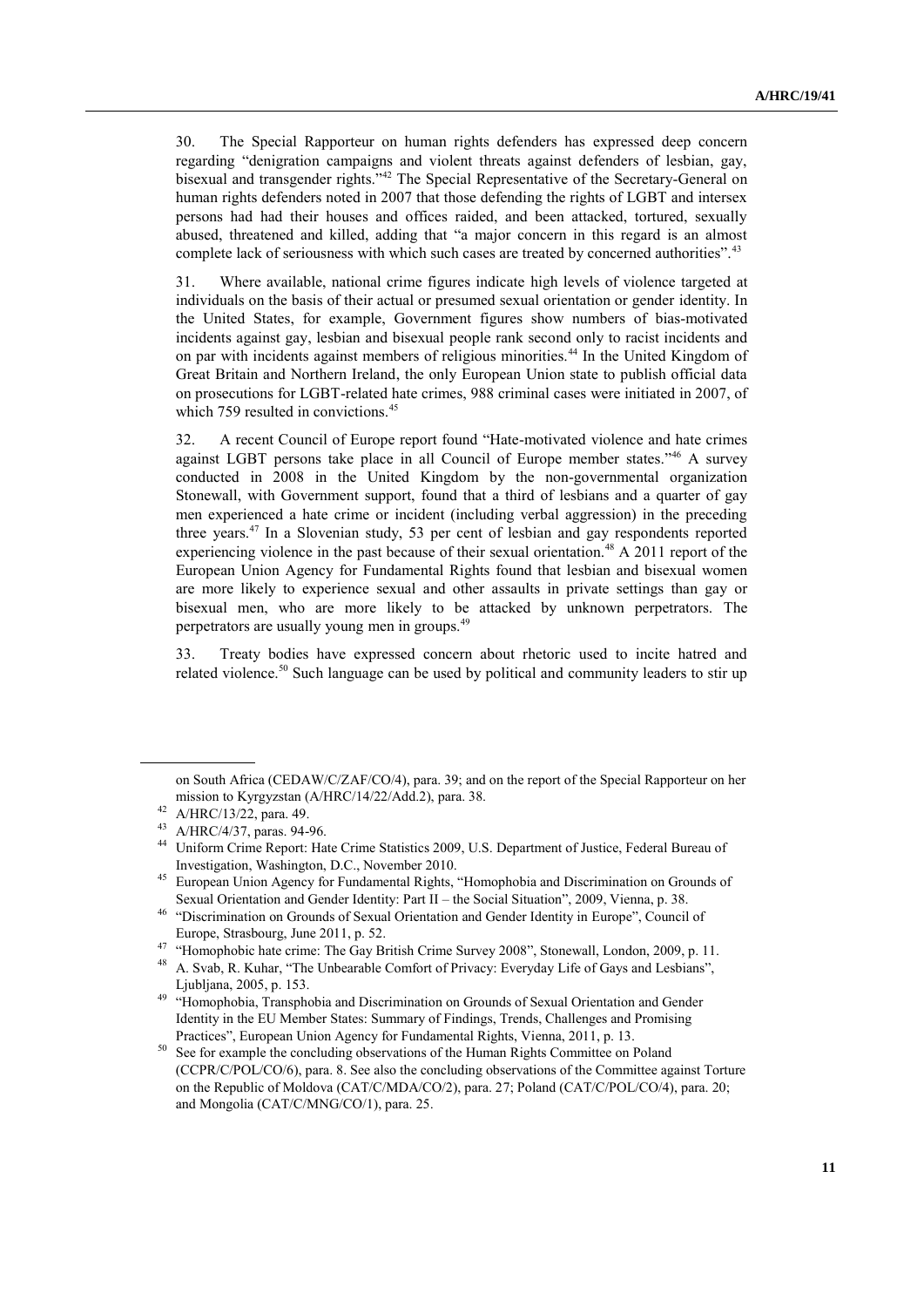homophobic sentiment or harass individuals.<sup>51</sup> In each case, LGBT people and those advocating related rights are at risk of violence and discrimination as a result.

#### **B. Torture and other forms of cruel, inhuman and degrading treatment**

34. The Special Rapporteur on torture has noted that "members of sexual minorities are disproportionately subjected to torture and other forms of ill-treatment because they fail to conform to socially constructed gender expectations. Indeed, discrimination on grounds of sexual orientation or gender identity may often contribute to the process of the dehumanization of the victim, which is often a necessary condition for torture and illtreatment to take place."<sup>52</sup> In 2010, the Special Rapporteur noted that, in detention facilities, there was usually a strict hierarchy, and that those at the bottom of the hierarchy, such as gays, lesbians, bisexuals and transgender persons, suffered double or triple discrimination.<sup>53</sup> The Special Rapporteur has highlighted the susceptibility of male-to-female transgender prisoners to physical and sexual abuse if placed within the general prison population.<sup>54</sup>

35. The Special Rapporteur has also reported incidents in which individuals were subjected to victimization by police and prison guards and authorities failed to take reasonable measures to prevent violence against detainees perceived as LGBT.<sup>55</sup> For example, in a police station in Indonesia, a man and his male partner were allegedly severely beaten and sexually abused by police officers a day after reportedly having been assaulted by 16 civilians.<sup>56</sup> In Uzbekistan, a male human rights defender charged with homosexuality was reportedly beaten by police and threatened with rape with a bottle.<sup>57</sup> A lesbian couple in Brazil was allegedly beaten at a police station and forced to perform oral sex. <sup>58</sup> In Greece, detainees in a lesbian, gay and transgender section of a prison were reportedly denied access to an outside yard for two years, confined to their cells and a corridor at all times.<sup>59</sup> The Special Rapporteur has also reported transsexual women being intentionally beaten on their breasts and cheekbones to burst implants and release toxins.<sup>60</sup>

36. The Special Rapporteur on violence against women has highlighted similar cases. In 2006, she detailed allegations of *metis* in Nepal being beaten by police, who demanded money and sex.<sup>61</sup> In 2011, she described a case in El Salvador in which a transgender woman was placed in a male-only prison and detained in a cell with gang members, where she was raped more than 100 times, sometimes with the complicity of prison officials.<sup>62</sup>

See for example the concluding observation of the Human Rights Committee on the Russian Federation (CCPR/C/RUS/CO/6), para. 27.

 $52$  A/56/156, para. 19. See also E/CN.4/2001/66/Add.2, para. 199, E/CN.4/2002/76, annex III, p. 11, and E/CN.4/2005/62/Add.1, paras. 1019 and 1161.

 $^{53}$  A/HRC/13/39/Add.5, para. 231.

 $^{54}$  A/56/156, para. 23.

<sup>&</sup>lt;sup>55</sup> See A/56/156, paras. 18, 21 and 23-24; and E/CN.4/2002/76/Add.1, paras. 16 and 1711.

 $^{56}$  A/HRC/10/44/Add.4, para. 92.

<sup>57</sup> E/CN.4/2004/56/Add.1, paras. 1878 and 1899.

<sup>58</sup> E/CN.4/2001/66/Add.2, para. 199.

<sup>&</sup>lt;sup>59</sup> Press statement of the Special Rapporteur on torture and other cruel, inhuman or degrading treatment or punishment presenting preliminary findings on his mission to Greece, 20 October 2010.

<sup>60</sup> A/56/156, para. 18.

<sup>61</sup> See E/CN.4/2006/61/Add.1, para. 131, and A/HRC/4/34/Add.1, paras. 448-454. *Meti* is a term used in Nepal to describe people who have been assigned a male gender at birth and who have a female gender identity/gender expression.

<sup>62</sup> A/HRC/17/26/Add.2, paras. 28-29.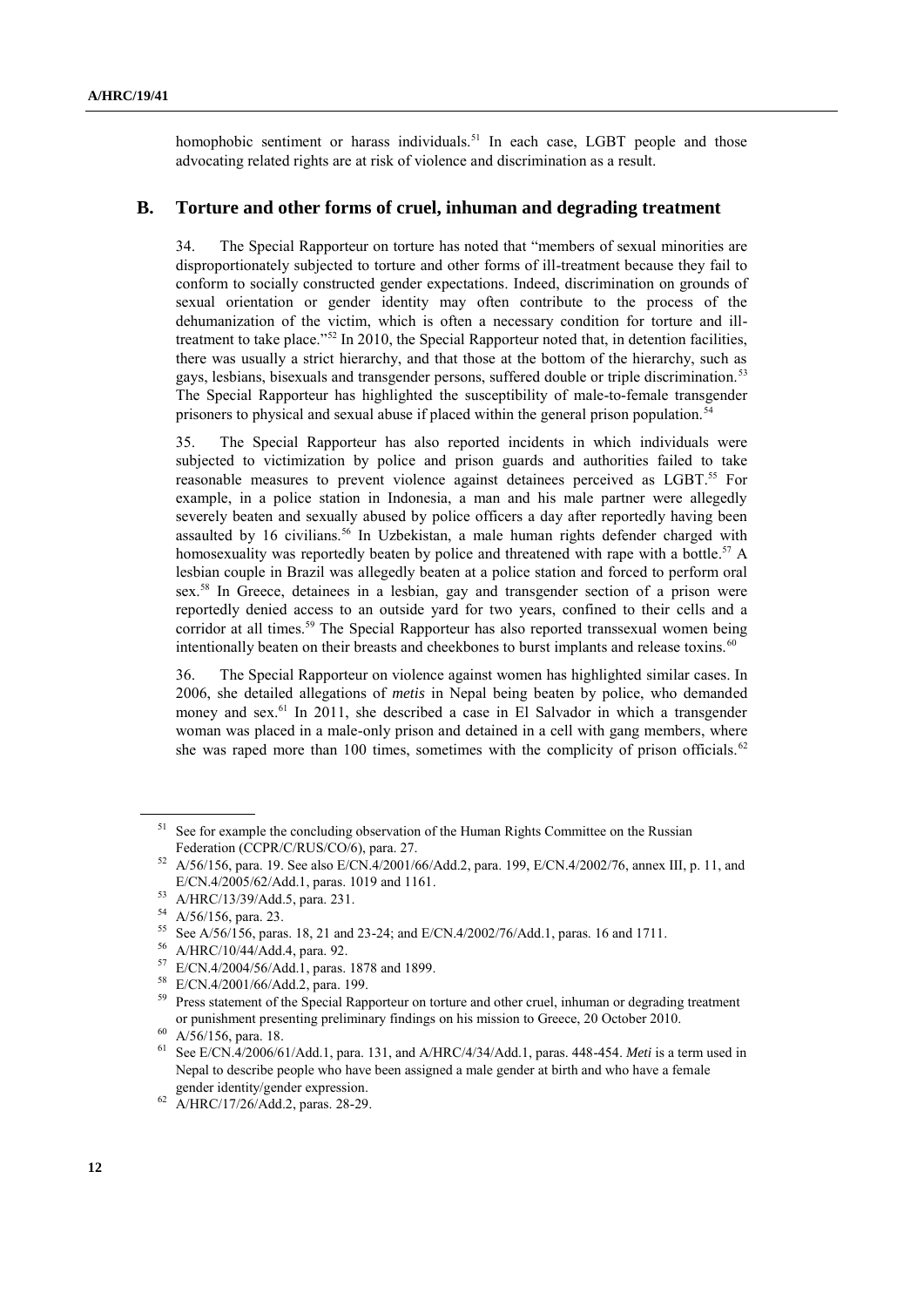Other cases have been documented by the Special Representative of the Secretary-General on human rights defenders. 63

37. One issue highlighted by United Nations experts is the "medically worthless" practice of subjecting men suspected of homosexual conduct to non-consensual anal examinations to "prove" their homosexuality.<sup>64</sup> Such examinations have been condemned by the Committee against Torture, the Special Rapporteur on torture and the Working Group on Arbitrary Detention, which has held that the practice contravenes the prohibition of torture and ill-treatment. 65

## **C. Right of asylum for those persecuted because of sexual orientation or gender identity**

38. UNHCR estimates that at least 42 States have granted asylum to individuals with a well-founded fear of persecution owing to sexual orientation or gender identity, although the precise figure is unclear. Some States grant asylum even without a clear policy in this regard, while others do not track reasons for granting refugee status or asylum.

39. Even in countries that recognize these grounds for asylum, practices and procedures often fall short of international standards. Review of applications is sometimes arbitrary and inconsistent. Officials may have little knowledge about or sensitivity towards conditions facing LGBT people.<sup>66</sup> Refugees are sometimes subjected to violence and discrimination while in detention facilities and, when resettled, may be housed within communities where they experience additional sexuality and gender-related risks. Refoulement of asylumseekers fleeing such persecution places them at risk of violence, discrimination and criminalization. In some cases, they are returned with instructions to "be discreet", an approach criticized by UNHCR.<sup>67</sup>

## **IV. Discriminatory laws**

## **A. Laws criminalizing same-sex sexual relations between consenting adults and other laws used to penalize individuals because of sexual orientation or gender identity**

40. Seventy-six countries retain laws that are used to criminalize people on the basis of sexual orientation or gender identity.<sup>68</sup> Such laws, including so-called "sodomy laws", are often relics of colonial-era legislation. They typically prohibit either certain types of sexual activity or any intimacy or sexual activity between persons of the same sex. In some cases,

 $^{63}$  A/HRC/7/28/Add.2, paras. 59-60.

<sup>&</sup>lt;sup>64</sup> See A/HRC/16/47/Add.1, opinion No. 25/2009 (Egypt), para. 29.<br><sup>65</sup> See the concluding observations of the Committee against Terture

See the concluding observations of the Committee against Torture on Egypt (CAT/C/CR/29/4), paras. 5 (e) and 6 (k). See also A/56/156, para. 24; A/HRC/4/33/Add.1, para. 317; A/HRC/10/44/Add.4, para. 61; A/HRC/16/52/Add.1, para. 131; and A/HRC/16/47/Add.1, opinion no. 25/2009 (Egypt), paras. 24, 28-29.

<sup>&</sup>lt;sup>66</sup> UNHCR, Guidance Note on Refugee Claims Relating to Sexual Orientation or Gender Identity, paras. 37 and 41.

<sup>67</sup> Ibid., paras. 25, 26 and 41. See also the decision of the Supreme Court of the United Kingdom, *HJ (Iran) and HT (Cameroon) v Secretary of State for the Home Department* [2010] UKSC 31.

<sup>&</sup>lt;sup>68</sup> "State-sponsored homophobia: a world survey of laws criminalising same-sex sexual acts between consenting adults", International Lesbian, Gay, Bisexual, Transgender and Intersex Association (ILGA), Brussels, May 2011, p. 9.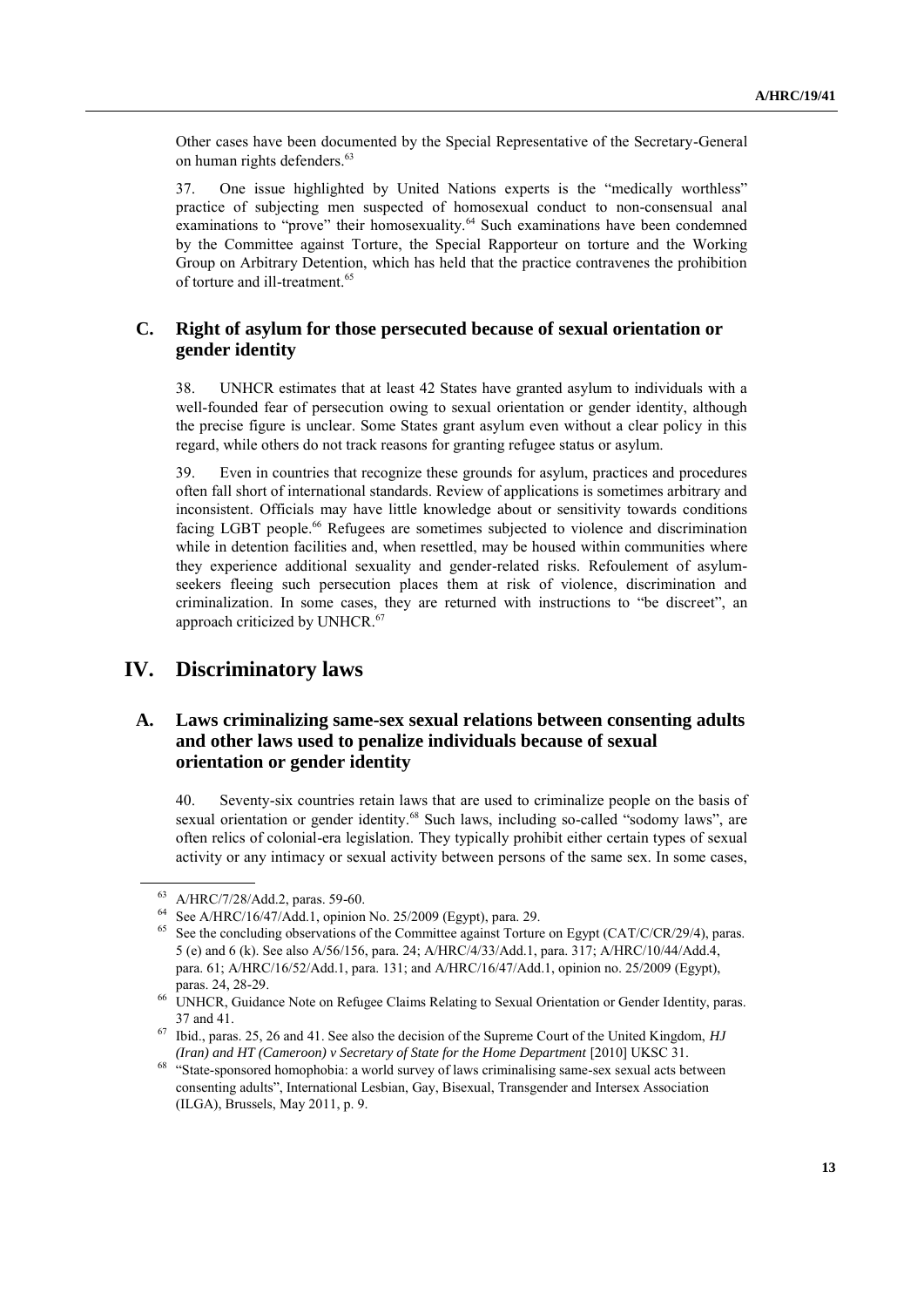the wording used refers to vague and undefined concepts, such as "crimes against the order of nature" or "morality", or "debauchery".<sup>69</sup> What these laws have in common is their use to harass and prosecute individuals because of their actual or perceived sexuality or gender identity.<sup>70</sup> Penalties range from short-term to life imprisonment, and even the death penalty.

41. The criminalization of private consensual homosexual acts violates an individual"s rights to privacy and to non-discrimination and constitutes a breach of international human rights law. In *Toonen v. Australia,* the Human Rights Committee found that "adult consensual sexual activity in private is covered by the concept of "privacy"" under the International Covenant on Civil and Political Rights. According to the Committee, it is irrelevant whether laws criminalizing such conduct are enforced or not; their mere existence continuously and directly interferes with an individual"s privacy.<sup>71</sup> Since *Toonen*, the Committee, other treaty bodies and special procedures have repeatedly urged States to reform laws criminalizing homosexuality or sexual conduct between consenting adults of the same sex, $^{72}$  and have welcomed their repeal.<sup>73</sup>

42. Special procedures mandate holders have emphasized the link between criminalization and homophobic hate crimes, police abuse, torture, and family and community violence, as well as constraints that criminalization places on work of human rights defenders working to protect the rights of LGBT persons. The Special Rapporteur on health noted that "sanctioned punishment by States reinforces existing prejudices, and legitimizes community violence and police brutality directed at affected individuals."<sup>74</sup> The Special Rapporteur on extrajudicial executions noted that criminalization increases social stigmatization and made people "more vulnerable to violence and human rights abuses, including death threats and violations of the right to life, which are often committed in a climate of impunity."<sup>75</sup>

43. Since 2000, laws criminalizing homosexual acts between consenting adults have been repealed in Armenia, Azerbaijan, Bosnia and Herzegovina, Cape Verde, Georgia, Fiji, India, the Marshall Islands, Nepal, Nicaragua, Panama and the United States, together with dependent territories of New Zealand and the United Kingdom. In some cases, the courts have overturned these laws; in others, repeal has resulted from a legislative process. In the context of the universal periodic review, several States – including Mauritius, Nauru, Palau, Sao Tome and Principe, and Seychelles – have accepted recommendations to decriminalize homosexuality.

 $^{69}$  See A/HRC/10/21/Add.3, paras. 56-58.<br><sup>70</sup> These laws may also be used in "coasial.

These laws may also be used in "social cleansing" efforts. See, for example, E/CN.4/1995/111, para. 49, and E/CN.4/2005/7, para. 71.

CCPR/C/50/D/488/1992, para. 8.2.

See, for example, the concluding observations of the Human Rights Committee on Togo (CCPR/C/TGO/CO/4), para. 14; Uzbekistan (CCPR/C/UZB/CO/3), para. 22; and Grenada (CCPR/C/GRD/CO/1), para. 21. See also the concluding observations of the Committee on the Elimination of Discrimination against Women on Uganda (CEDAW/C/UGA/CO/7), paras. 43-44; and Kyrgyzstan (*Official Records of the General Assembly, Fifty-fourth Session, Supplement No. 38* (A/54/38/Rev.1)), paras. 127-128; and the concluding observations of the Committee on the Rights of the Child on Chile (CRC/C/CHL/CO/3), para. 29.

<sup>&</sup>lt;sup>73</sup> See, for example, the concluding observations of the Human Rights Committee on El Salvador (CCPR/C/SLV/CO/6), para. 3 (c); and Chile (CCPR/C/CHL/CO/5), para. 16.

 $74$  A/HRC/14/20, para. 20. See also the concluding observations of the Human Rights Committee on Togo (CCPR/C/TGO/CO/4), para. 14, and E/CN.4/2000/3, para. 116.

<sup>75</sup> A/57/138, para. 37.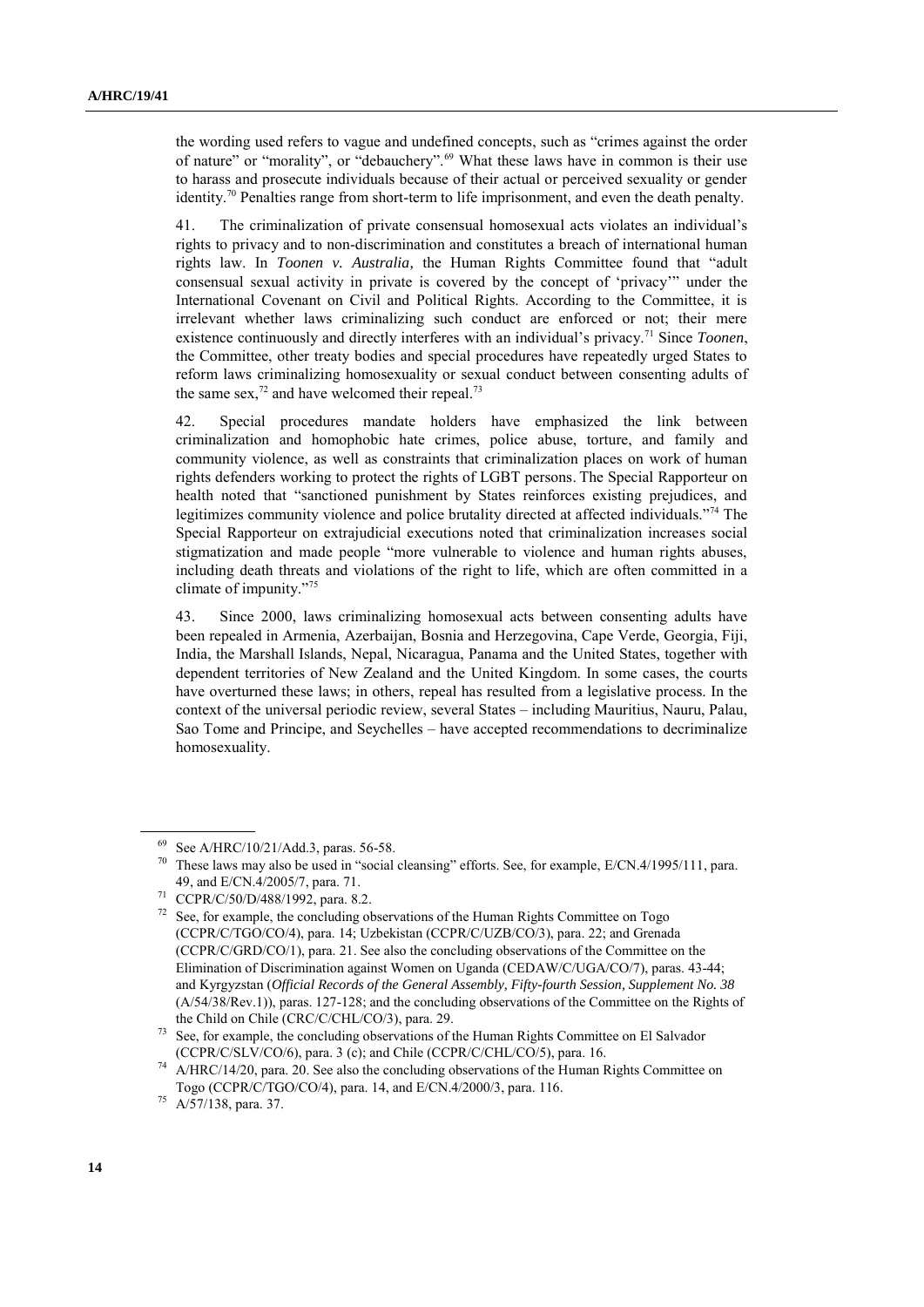44. In at least 14 countries, the legal age of consent differs for homosexual and heterosexual relationships, which treaty bodies have held to be discriminatory.<sup>76</sup>

#### **B. Death penalty**

45. In at least five countries the death penalty may be applied to those found guilty of offences relating to consensual, adult homosexual conduct. In addition to violating rights to life, privacy and non-discrimination, application of the death penalty in these circumstances violates article 6 of the International Covenant on Civil and Political Rights, which provides that, in countries that have not abolished the death penalty, a "sentence of death may be imposed only for the most serious crimes".<sup>77</sup> The Commission on Human Rights and the Human Rights Committee have confirmed that use of the death penalty for nonviolent acts, including sexual relations between consenting adults, constitutes a violation of international human rights law.<sup>78</sup>

46. The Special Rapporteur on extrajudicial executions has noted that "death sentences may only be imposed for the most serious crimes, a stipulation which clearly excludes matters of sexual orientation."<sup>79</sup> Commenting on the situation in parts of Nigeria, the Special Rapporteur stated that, "in relation to sodomy, the imposition of the death sentence for a private sexual practice is clearly incompatible with Nigeria"s international obligations."<sup>80</sup> Addressing the response that there was a de facto moratorium on executions, the Special Rapporteur stated, "the "mere possibility" that it can be applied threatens the accused for years, and is a form of cruel, inhuman or degrading treatment or punishment. Its status as a law justifies persecution by vigilante groups, and invites abuse."<sup>81</sup>

### **C. Arbitrary arrest and detention**

47. The Working Group on Arbitrary Detention has stated that detaining someone for offences relating to sexual orientation or gender identity, including offences not directly related to sexual conduct, such as those pertaining to physical appearance or so-called "public scandal", breaches international law. In 2002, the Working Group considered a case involving 55 men arrested at a discotheque and charged with "debauchery" and "social dissension". It concluded that the arrests were discriminatory, in violation of articles 2 and 26 of the International Covenant on Civil and Political Rights, and that the detention was arbitrary.<sup>82</sup> The Working Group has since reaffirmed its position on several occasions.<sup>83</sup>

See the concluding observations of the Committee on the Rights of the Child on Chile (CRC/C/CHL/CO/3), para. 29; the United Kingdom of Great Britain and Northern Ireland: Isle of Man (CRC/C/15/Add.134), para. 22; and the concluding observations of the Human Rights Committee on Austria (CCPR/C/79/Add.103), para. 13.

See the concluding observations of the Human Rights Committee on the Sudan (CCPR/C/SDN/CO/3), para. 19; and E/CN.4/2000/3, para. 57.

<sup>78</sup> See Commission on Human Rights resolutions 2002/77, para. 4 (*c*); 2003/67, para. 4 (*d*); 2004/67, para. 4 (*f*); and 2005/59, para. 7 (*f*). See also the concluding observations of the Human Rights Committee on the Sudan (CCPR/C/SDN/CO/3), para. 19.

<sup>79</sup> E/CN.4/2000/3, para. 57.

<sup>80</sup> E/CN.4/2006/53/Add.4, para. 37.

<sup>81</sup> A/HRC/8/3/Add.3, para. 76.

 $^{82}$  E/CN.4/2003/8/Add.1, opinion no. 7/2002 (Egypt).<br> $^{83}$  See for eventual opinions No. 22/2006 (Comercent

<sup>83</sup> See, for example opinions No. 22/2006 (Cameroon) (A/HRC/4/40/Add.1) and No. 42/2008 (Egypt) (A/HRC/13/30/Add.1).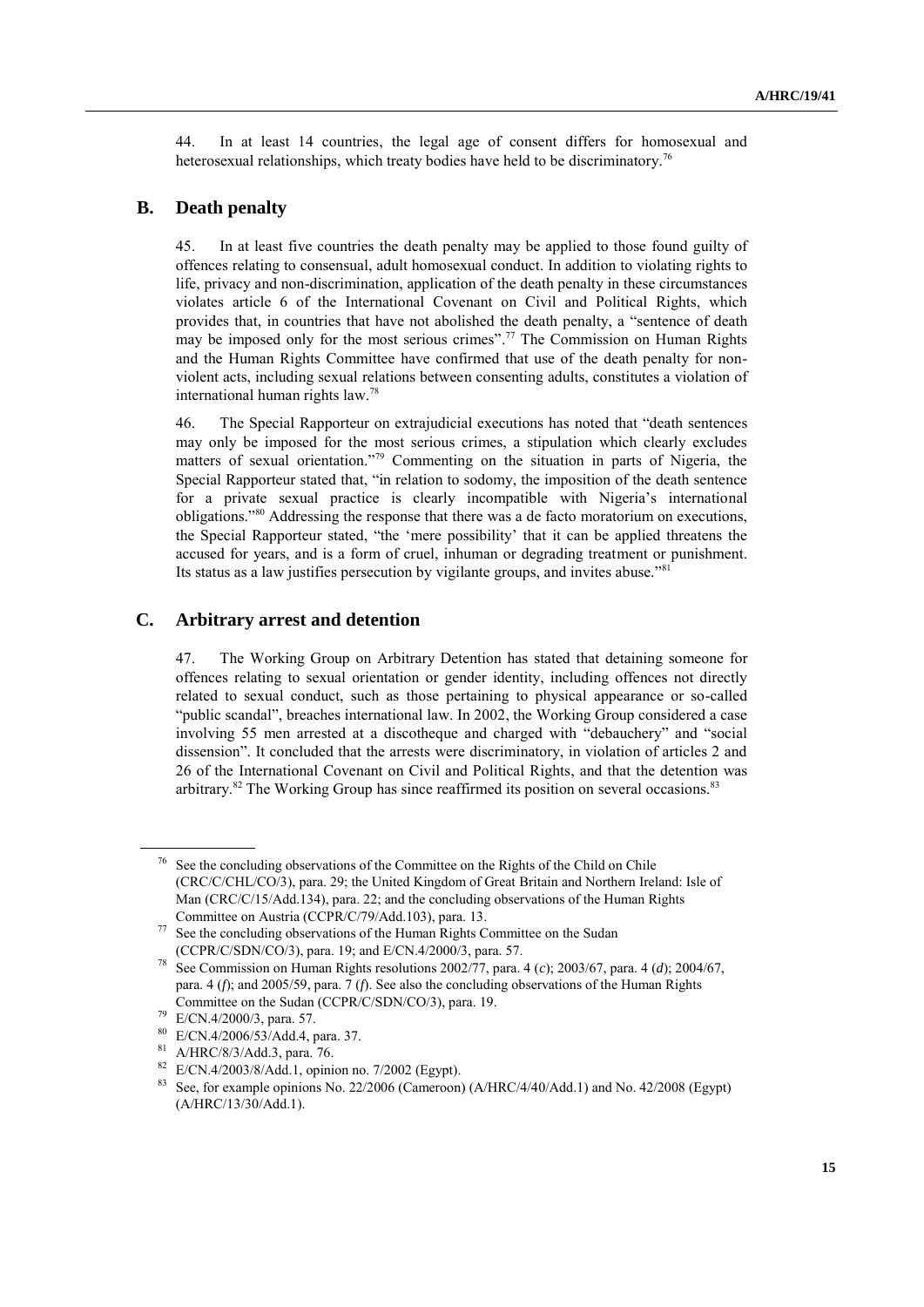## **VI. Discriminatory practices**

48. The Human Rights Committee has urged State parties to "guarantee equal rights to all individuals, as established in the Covenant, regardless of their sexual orientation."<sup>84</sup> States have a "legal obligation … to ensure to everyone the rights recognized by the Covenant … without discrimination on the basis of sexual orientation."<sup>85</sup> Both the Human Rights Committee and the Committee on Economic, Social and Cultural Rights have called regularly on States to enact laws prohibiting discrimination on grounds of sexual orientation and have welcomed legislation that includes sexual orientation among the prohibited grounds of discrimination.<sup>86</sup>

49. Explicit constitutional guarantees of protection from discrimination on grounds of sexual orientation apply in six countries, $\frac{87}{3}$  while in several others such guarantees are incorporated into regional or provincial-level constitutions.<sup>88</sup> In other countries (including Canada, Colombia, Hong Kong (China), India and Nepal), general language on nondiscrimination has been interpreted by courts as providing equivalent protection.

50. Discriminatory practices persist in all regions. Sometimes, Government policies have a direct discriminatory impact; in other cases, the absence of applicable national laws facilitates discrimination by private actors. The section below examines several areas where individuals are particularly susceptible to discriminatory treatment, marginalization and restrictions on enjoyment of rights because of their sexual orientation or gender identity. It is not exhaustive: areas of concern not addressed here include discrimination in access to justice, housing and social benefits, and discriminatory dress codes that restrict men dressing in a manner perceived as feminine and women dressing in a manner perceived as masculine, and punish those who do.<sup>89</sup>

### **A. Discrimination in employment**

51. Under international human rights law, States are obligated to protect individuals from any discrimination in access to and maintenance of employment. The Committee on

<sup>&</sup>lt;sup>84</sup> See the Committee's concluding observations on Chile (CCPR/C/CHL/CO/5), para. 16. See also its concluding observations on San Marino (CCPR/C/SMR/CO/2), para. 7, and Austria (CCPR/C/AUT/CO/4), para. 8.

See the Committee's concluding observations on the United States of America (CCPR/C/USA/CO/3), para. 25.

<sup>&</sup>lt;sup>86</sup> See for example the concluding observations of the Human Rights Committee on El Salvador (CCPR/C/SLV/CO/6), para. 3 (c); Greece (CCPR/CO /83/GRC), para. 5; Finland (CCPR/CO/82/FIN), para. 3 (a); Slovakia (CCPR/CO/78/SVK), para. 4; the concluding observations of the Committee on Economic, Social and Cultural Rights on Cyprus (E/C.12/1/Add.28), para. 7; and the United Kingdom of Great Britain and Northern Ireland, the Crown Dependencies and the Overseas Dependent Territories (E/C.12/GBR/CO/5), para. 6.

<sup>&</sup>lt;sup>87</sup> Bolivia (Plurinational State of), Ecuador, Portugal, South Africa, Sweden and Switzerland.

<sup>88</sup> Argentina, Brazil, British Virgin Islands (United Kingdom of Great Britain and Northern Ireland), Germany and Kosovo (Serbia). See ILGA, "State-sponsored homophobia" (see footnote 68), p. 13.

See, for example, the concluding observations of the Human Rights Committee on the Russian Federation (CCPR/C/RUS/CO/6), para. 27, and Japan (CCPR/C/JPN/CO/5), para. 29; the concluding observations of the Committee on the Elimination of Discrimination against Women on Uganda (CEDAW/C/UGA/CO/7), paras. 43-44, and the Russian Federation (CEDAW/C/USR/CO/7), paras. 40-41; and Human Rights Committee general comment No. 34 (CCPR/C/GC/34), para. 12. See also A/HRC/4/25, para. 21; E/CN.4/2005/43, para. 63, E/CN.4/2006/118, para. 30, A/HRC/4/18/Add.2, para. 125, A/HRC/7/16, para. 39, A/HRC/10/7/Add.3, para. 50; E/CN.4/2003/58, para. 68, E/CN.4/2004/49, para. 38; and E/CN.4/2005/72/Add.1, paras. 232-234.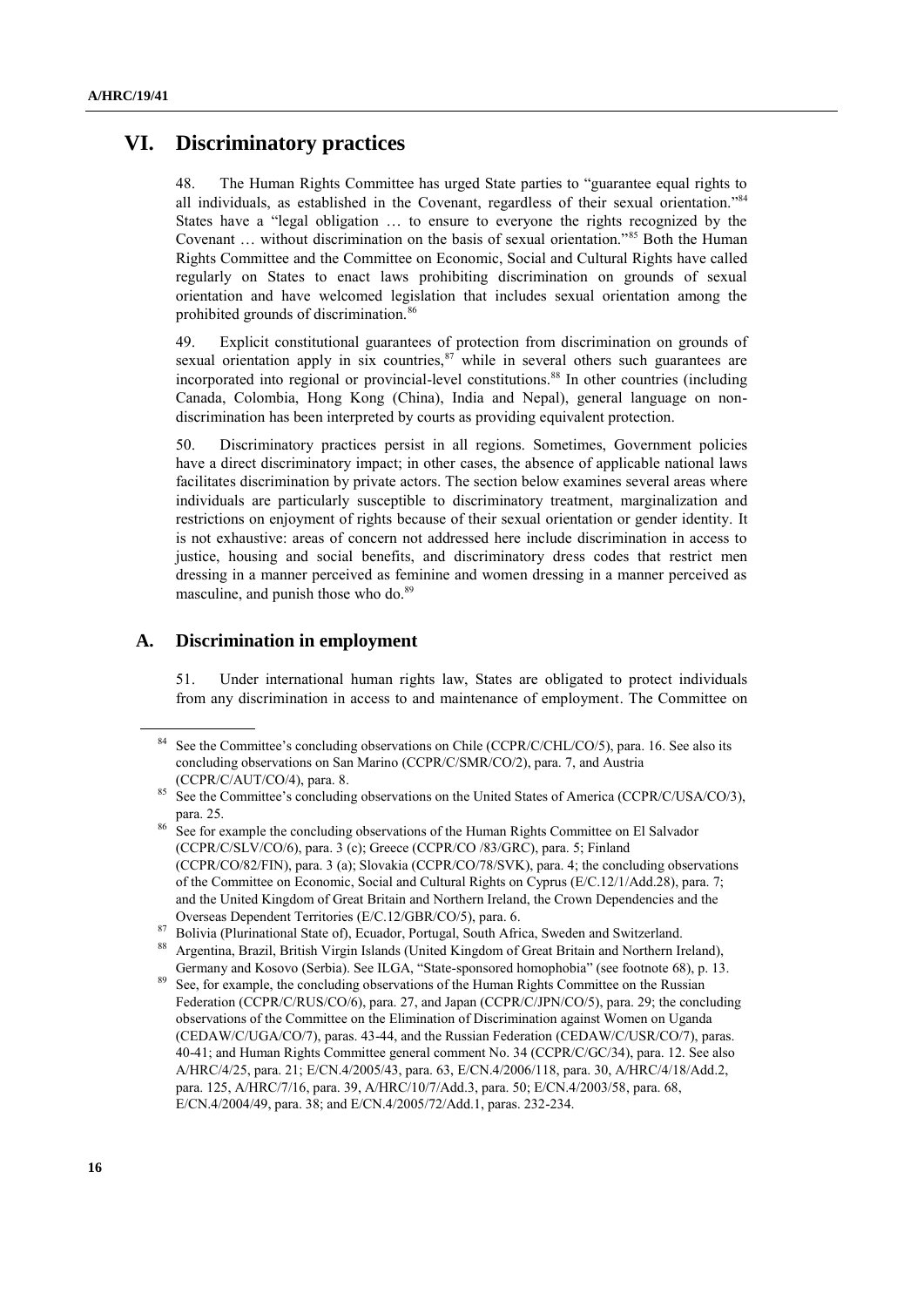Economic, Social and Cultural Rights has confirmed that the International Covenant on Economic, Social and Cultural Rights "prohibits discrimination in access to and maintenance of employment on grounds of ... sexual orientation<sup>"90</sup> and noted concern about discrimination directed at "disadvantaged and marginalized groups and individuals."<sup>91</sup> According to the Committee, "any discrimination in access to the labour market or to means and entitlements for obtaining employment constitutes a violation of the Covenant."<sup>92</sup>

52. Fifty-four States have laws prohibiting discrimination in employment based on sexual orientation.<sup>93</sup> In the absence of such laws, employers may be able to fire or refuse to hire or promote people simply because they are thought to be homosexual or transgender. Benefits that accrue to heterosexual employees may be denied to their LGBT counterparts from parental or family leave to participation in pension and health-care insurance schemes. In *X v. Colombia* and *Young v. Australia*, the Human Rights Committee found that failure to provide pension benefits to an unmarried same-sex partner, when such benefits were granted to unmarried heterosexual couples, was a violation of rights guaranteed by the Covenant.<sup>94</sup>

53. Discrimination can lead to harassment and violence within and outside workplace confines.<sup>95</sup> Surveys indicate that verbal harassment of LGBT employees is commonplace.<sup>96</sup>

#### **B. Discrimination in health care**

54. Article 12 (1) of the International Covenant on Economic, Social and Cultural Rights provides that States parties to the Covenant recognize the right of everyone to the enjoyment of the highest attainable standard of physical and mental health. The Committee on Economic, Social and Cultural Rights has indicated that the Covenant proscribes any discrimination in access to health care and the underlying determinants of health, as well as to means and entitlements for their procurement, on the grounds of sexual orientation and gender identity. 97

55. The criminalization of homosexuality may deter individuals from seeking health services for fear of revealing criminal conduct, and results in services, national health plans and policies not reflecting the specific needs of LGBT persons. The Special Rapporteur on health observed: "Criminal laws concerning consensual same-sex conduct, sexual orientation and gender identity often infringe on various human rights, including the right

<sup>90</sup> Committee on Economic, Social and Cultural Rights general comment No. 18 (E/C.12/GC/18), para. 12 (b)(i). See also the concluding observations of the Human Rights Committee on the United States of America (CCPR/C/USA/CO/3/Rev.1), para. 25.

<sup>91</sup> E/C.12/GC/18, para. 23.

 $92$  Ibid., para. 33. The Committee also noted the connection between discrimination and poverty: "Sometimes poverty arises when people have no access to existing resources because of who they are… Discrimination may cause poverty, just as poverty may cause discrimination." (E/C.12/2001/10), para. 11.

<sup>&</sup>lt;sup>93</sup> Ibid., ILGA, "State Sponsored Homophobia" (see footnote 68), pp. 12-13.<br><sup>94</sup> Yu Calambia (CCDD (C/90/D/1261/2005), pages 2.2.2.2. Yuungu August

<sup>94</sup> *X v. Colombia* (CCPR/C/89/D/1361/2005), paras. 7.2-7.3; *Young v. Australia*  (CCPR/C/78/D/941/2000), paras. 10-12.

<sup>&</sup>lt;sup>95</sup> See Committee on Economic, Social and Cultural Rights general comment No. 20 (E/C.12/GC/20), para. 32.

<sup>&</sup>lt;sup>96</sup> European Union Agency for Fundamental Rights, "Homophobia and Discrimination (see footnote 45), pp. 63-64.

<sup>97</sup> General comment No. 14 (E/C.12/2000/4), para. 18.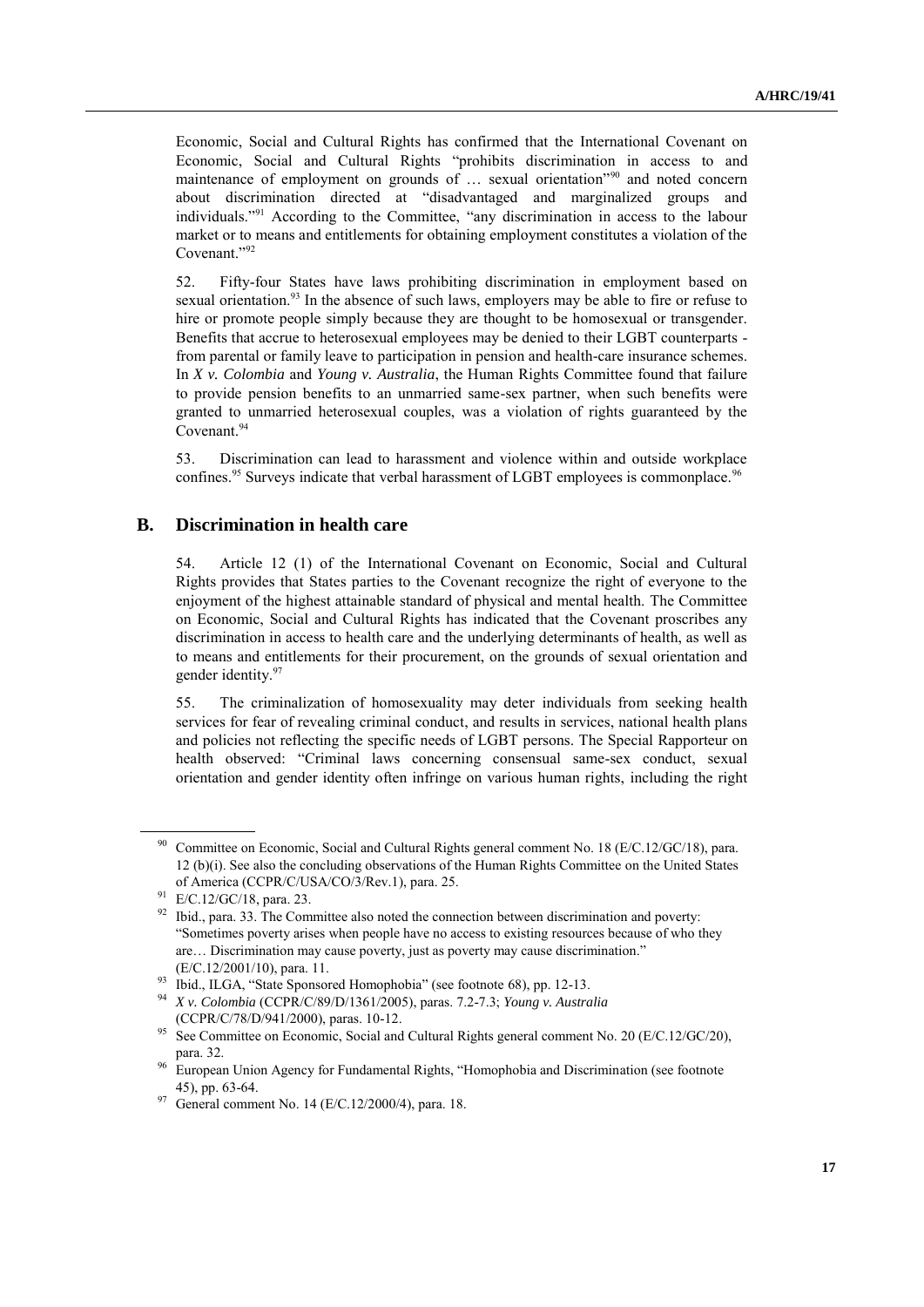to health." <sup>98</sup> In *Toonen*, the Human Rights Committee rejected the claim that laws criminalizing consensual same-sex conduct were a necessary public health measure, noting that such laws risk driving many of those at risk underground.<sup>99</sup> Since then, the Secretary-General, special procedures and UNAIDS have drawn attention to the negative health impact of criminalization.<sup>100</sup>

56. In countries where no criminal sanctions exist, homophobic, sexist and transphobic practices and attitudes on the part of health-care institutions and personnel may nonetheless deter LGBT persons from seeking services, which in turn has a negative impact on efforts to tackle HIV/AIDS and other health concerns.<sup>101</sup> Concerns of potential patients include breaches of confidentiality, further stigma and violent reprisals.<sup>102</sup> The Committee on the Elimination of Discrimination against Women expressed concern about lesbian, bisexual, transgender and intersex women as "victims of abuses and mistreatment by health service providers".<sup>103</sup> Special procedures have also criticized the practice of so-called "reparative" therapy intended to "cure" individuals of their homosexual attraction, as being unscientific, potentially harmful and contributing to stigma.<sup>104</sup>

57. In many countries, transgender persons face particular difficulties in their access to health care. Gender reassignment therapy, where available, is often prohibitively expensive and State funding or insurance coverage is rarely available. Health-care professionals are often insensitive to the needs of transgender persons and lack necessary professional training.<sup>105</sup> In addition, intersex children, who are born with atypical sex characteristics, are often subjected to discrimination and medically unnecessary surgery, performed without their informed consent, or that of their parents, in an attempt to fix their sex.<sup>106</sup>

### **C. Discrimination in education**

58. Some education authorities and schools discriminate against young people because of their sexual orientation or gender expression, sometimes leading to their being refused

<sup>98</sup> A/HRC/14/20, para. 6.

<sup>99</sup> CCPR/C/50/D/488/1992, para. 8.5.

<sup>&</sup>lt;sup>100</sup> See Message of the Secretary-General on World AIDS Day, 1 December 2009, New York; A/HRC/14/20/Add.1, para. 14; A/HRC/14/24/Add.1, para. 1141, and A/HRC/17/27/Add.1, para. 675; UNAIDS, Getting to Zero: 2011-2015 Strategy; UNAIDS, 26th Meeting of the UNAIDS Programme Coordinating Board, 22-24 June 2010, agenda item 5(12). See also A/HRC/10/12/Add.1, paras. 345- 355.

<sup>&</sup>lt;sup>101</sup> See the concluding observations of the Human Rights Committee on Cameroon (CCPR/C/CMR/CO/4), para. 12. See also A/HRC/14/20, paras. 22-23; Aggleton, P., *HIV and AIDSrelated stigmatization, discrimination and denial: research studies from Uganda and India* (Geneva, UNAIDS, 2000), pp. 17-18; African Commission on Human and Peoples" Rights resolution, 26 May 2010 (ACHPR/Res163(XLVII)2010); "Prevention and treatment of HIV and other sexually transmitted infections among men who have sex with men and transgender people: recommendations for a public health approach", WHO, 2011, pp. 10- 11; Committee on the Rights of the Child, general comment No. 4 (CRC/GC/2003/4), para. 6.

 $102$  A/HRC/14/20, para. 21.

<sup>&</sup>lt;sup>103</sup> Concluding observations on Costa Rica (CEDAW/C/CRI/CO/5-6), para. 40.

<sup>104</sup> See A/HRC/14/20, para. 23, and A/56/156, para. 24.

<sup>&</sup>lt;sup>105</sup> "Human Rights and Gender Identity", issue paper by the Council of Europe Commissioner for Human Rights, 2009, para. 3.3; WHO, "Prevention and treatment of HIV and other sexually transmitted infections" (see footnote 101), pp. 30-31.

<sup>&</sup>lt;sup>106</sup> Concluding observations of the Committee on the Elimination of Discrimination against Women on Costa Rica (CEDAW/C/CRI/CO/5-6), para. 40.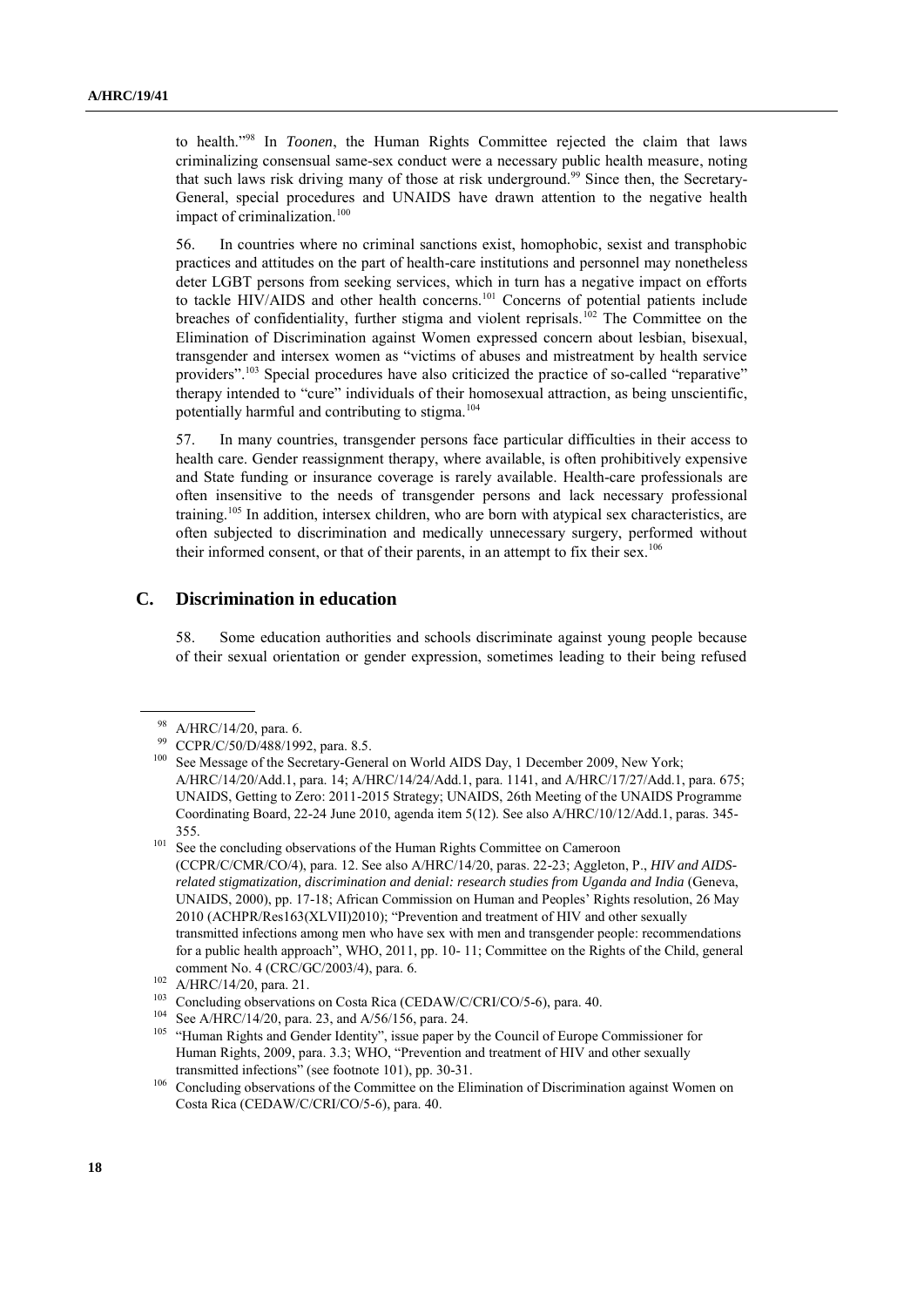admission or being expelled.<sup>107</sup> LGBT youth frequently experience violence and harassment, including bullying, in school from classmates and teachers.<sup>108</sup> Confronting this kind of prejudice and intimidation requires concerted efforts from school and education authorities and integration of principles of non-discrimination and diversity in school curricula and discourse. The media also have a role to play by eliminating negative stereotyping of LGBT people, including in television programmes popular among young people.

59. The Human Rights Committee, the Committee on Economic, Social and Cultural Rights and the Committee on the Rights of the Child have expressed concern about homophobic discrimination in schools, and called for measures to counter homophobic and transphobic attitudes.<sup>109</sup> According to UNESCO, "it is often in the primary school playground that boys deemed by others to be too effeminate or young girls seen as tomboys endure teasing and sometimes the first blows linked to their appearance and behaviour, perceived as failing to fit in with the heteronormative gender identity."<sup>110</sup>

60. Isolation and stigma generate depression and other health problems and contribute to truancy, absenteeism, children being forced out of school<sup>111</sup> and, in extreme cases, attempted or actual suicide.<sup>112</sup> A survey in the United Kingdom found that almost 65 per cent of lesbian, gay and bisexual youth had been bullied in schools because of their sexual orientation and more than a quarter had been physically abused.<sup>113</sup> These findings are mirrored by results of studies carried out in other countries.<sup>114</sup>

61. A related area of concern is sex education. The right to education includes the right to receive comprehensive, accurate and age-appropriate information regarding human sexuality in order to ensure young people have access to information needed to lead healthy lives, make informed decisions and protect themselves and others from sexually-transmitted infections.<sup>115</sup> The Special Rapporteur on the right to education noted that "in order to be comprehensive, sexual education must pay special attention to diversity, since everyone has the right to deal with his or her own sexuality."<sup>116</sup>

<sup>107</sup> E/CN.4/2006/45, para. 113.

<sup>108</sup> See, for example, E/CN.4/2001/52, para. 75, and E/CN.4/2006/45, para. 113.

<sup>&</sup>lt;sup>109</sup> See, for example the concluding observations of the Human Rights Committee on Mexico (CCPR/C/MEX/CO/5), para. 21; the concluding observations of the Committee on Economic, Social and Cultural Rights on Poland (E/C.12/POL/CO/5), paras. 12-13; and Committee on the Rights of the Child general comments No. 3 (CRC/GC/2003/3), para. 8; and No. 13 (CRC/C/GC/13), paras. 60 and 72 (g); and the Committee"s concluding observations on New Zealand (CRC/C/NZL/CO/3-4), para. 25; Slovakia (CRC/C/SVK/CO/2), paras. 27-28; and Malaysia (CRC/C/MYS/CO/1), para. 31.

<sup>&</sup>lt;sup>110</sup> "International consultation on homophobic bullying and harassment in educational institutions", UNESCO concept note, July 2011.

<sup>111</sup> See, for example, E/CN.4/2006/45, para. 113.

<sup>&</sup>lt;sup>112</sup> E/CN.4/2003/75/Add.1, para. 1508.

<sup>113</sup> Ruth Hunt and Johan Jensen, *The experiences of young gay people in Britain's schools: the school report* (London, Stonewall, 2007), p. 3.

<sup>114</sup> "Social Exclusion of Young Lesbian, Gay, Bisexual and Transgender People in Europe", ILGA-Europe and the International Gay and Lesbian Youth Organization, 2006.

<sup>&</sup>lt;sup>115</sup> See Committee on the Rights of the Child general comment No. 4 (CRC/GC/2003/4), paras. 26 and 28. See also International Conference on Population and Development, Programme of Action, para. 7.47; Commission on Population and Development resolution 2009/1, para. 7; and UNESCO International Technical Guidance on Sexuality Education, sects. 2.3 and 3.4.

<sup>116</sup> A/65/162, para. 23. See also "Comprehensive sexuality education: giving young people the information, skills and knowledge they need", UNFPA, and "Standards for Sexuality Education in Europe", WHO Regional Office for Europe and the Federal Centre for Health Education (including page 27).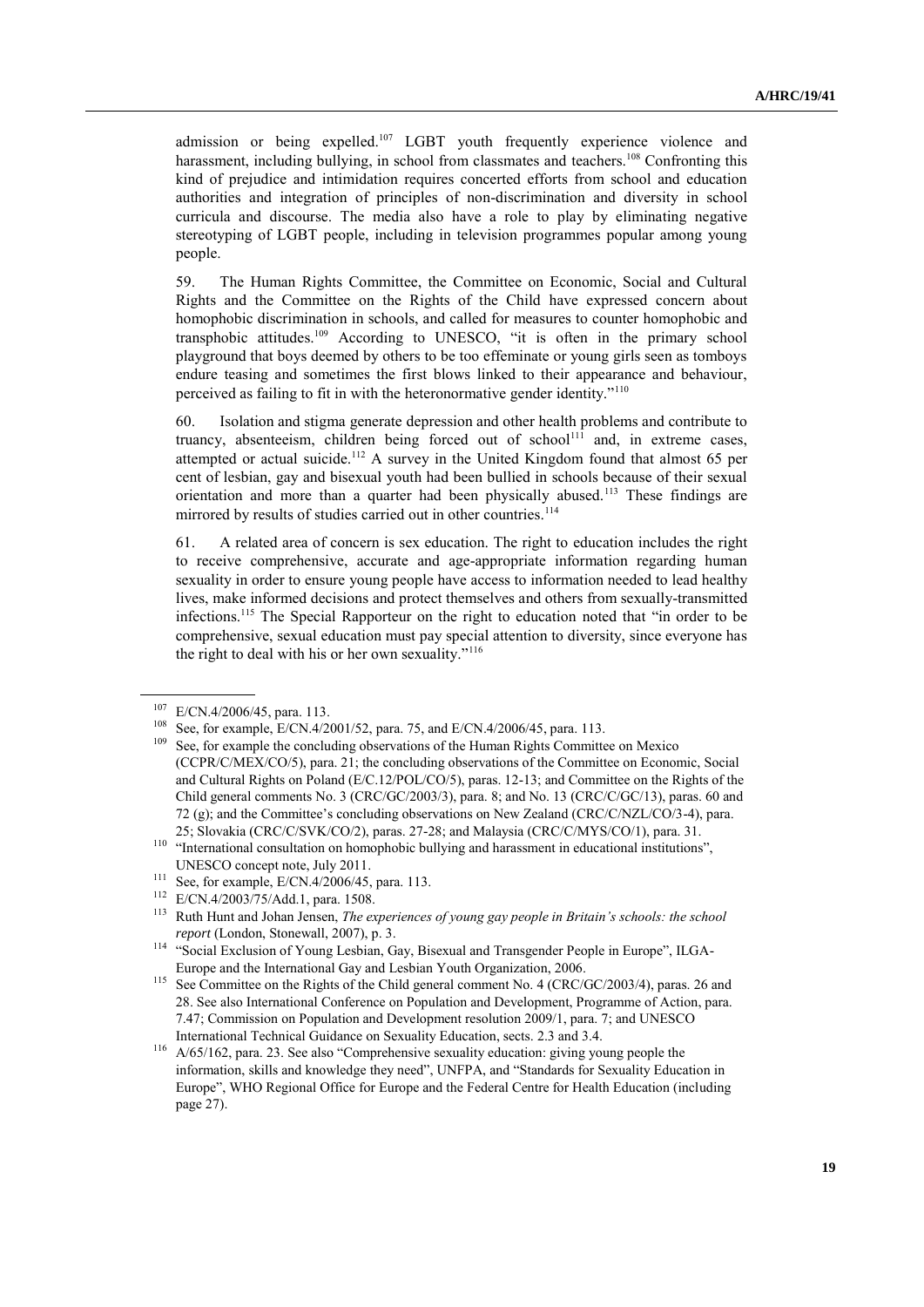#### **D. Restrictions on freedom of expression, association and assembly**

62. Under article 19 of the International Covenant on Civil and Political Rights, "everyone shall have the right to freedom of expression; this right shall include freedom to seek, receive and impart information and ideas of all kinds, regardless of frontiers, either orally, in writing or in print, in the form of art, or through any other media of his choice." The Covenant also affirms that "everyone shall have the right to freedom of association with others..." (art. 22), and that "the right of peaceful assembly shall be recognized" (art. 21). Under the Covenant, States parties may limit enjoyment of these rights only insofar as restrictions are provided for by law and necessary to protect rights of others, national security, or public safety, order, health or morals. Any such restrictions should be compatible with the provisions, aims and objectives of the Covenant and should not be discriminatory.<sup>117</sup>

63. Various bodies within the United Nations system have addressed restrictions on rights of people whose advocacy addresses sexuality and gender issues.<sup>118</sup> Where States require legal registration of non-governmental organizations, LGBT groups have had applications rejected or their legal registration revoked.<sup>119</sup> The threat of deregistration has been used to curtail advocacy on sexuality and gender issues and intimidate individuals in the organizations concerned. Police have raided offices of LGBT groups and confiscated computer hard drives and contact lists of clients and supporters, thereby exposing others to risk of harassment or violence.<sup>120</sup> Where computer files have contained information about sexual orientation and HIV prevention, including about condom use, staff and volunteers of LGBT groups have sometimes been arrested or harassed.<sup>121</sup> The personal reputations of defenders who support rights related to gender and sexuality have been challenged and maligned, including through allegations related to sexual orientation, in efforts to suppress their advocacy.<sup>122</sup> Special procedures have highlighted risks faced by women defenders owing to the perception that they are "challenging accepted socio-cultural norms, traditions, perceptions and stereotypes about femininity, sexual orientation, and the role and status of women in society."<sup>123</sup>

64. LGBT defenders and supporters of related rights have been subjected to violence and harassment when convening meetings or cultural events, or participating in LGBT "equality marches". In some States, such events are denied police protection or permits, sometimes under guise of threats to public morals or safety, which privileges the antagonists rather than those claiming rights. In the absence of effective police protection, advocates and marchers have sometimes been physically attacked and harassed by State and non-State actors, including "skinhead" and fundamentalist groups.<sup>124</sup> In 2010, the European Court of Human Rights fined the Russian Federation for violating rights related to assembly, discrimination and remedy after the State banned LGBT parades in Moscow

<sup>&</sup>lt;sup>117</sup> Human Rights Committee general comment No. 34 (CCPR/C/GC/34), para. 26. See also general comment No. 22 (CCPR/C/21/Rev.1/Add.4), para. 8.

<sup>118</sup> See A/HRC/4/37, para. 96; A/HRC/10/12/Add.1, paras. 2574-2582, and A/HRC/16/44; A/HRC/11/4/Add.1, paras. 289-292 and 1513-1515; and E/CN.4/2005/64/Add.1, para. 494.

<sup>119</sup> See A/HRC/4/37/Add.1, para. 29 (on Argentina), para. 511 (on Nigeria), and para. 686 (on Turkey); and A/HRC/10/12/Add.1, paras. 1558-1562 (on Kyrgyzstan) and 2574 -2577 (on Turkey).

<sup>120</sup> A/HRC/10/12/Add.1, paras. 1558-1562 and 2574-2582.

<sup>121</sup> A/HRC/16/44/Add.1, paras. 2517-2525 (on Zimbabwe).

 $^{122}$  A/HRC/16/44, para. 85.

<sup>&</sup>lt;sup>123</sup> See E/CN.4/2001/94, para. 89 (g), and A/HRC/16/44.<br><sup>124</sup> See A/HBC/10/12/Add 1 parse, 275, 280 (ep Bernie of

See A/HRC/10/12/Add.1, paras. 275-280 (on Bosnia and Herzegovina) and A/HRC/11/4/Add.1, paras. 289-292; and A/HRC/16/44/Add.1, paras. 1157–1164 (on Indonesia).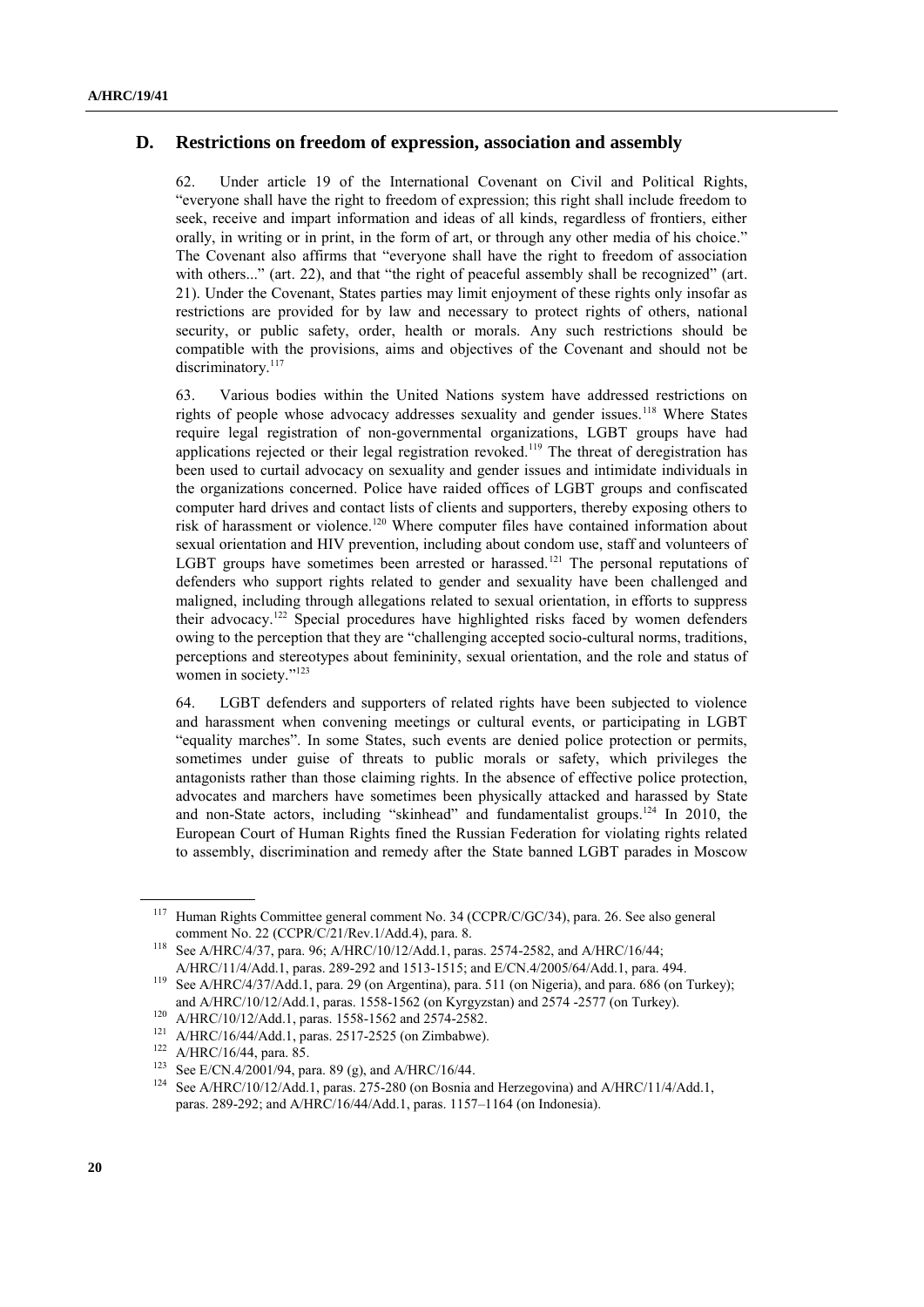on grounds of public safety. The Court stated that "mere existence of a risk is insufficient for banning the event".<sup>125</sup>

65. Special procedures have raised concerns regarding restrictions on freedom of expression – including direct censorship, bans on dissemination of information and restrictions on legitimate advocacy – purportedly justified on grounds of alleged threats to public health, morality or State security.<sup>126</sup> Restrictions on information on sexual orientation, including those allegedly intended to protect "public decency", can have a deleterious impact on public health efforts, including in relation to transmission of the HIV virus.<sup>127</sup>

#### **E. Discriminatory practices in the family and community**

66. While families and communities are often an important source of support, discriminatory attitudes within families and communities can also inhibit the ability of LGBT people to enjoy the full range of human rights. Such discrimination manifests itself in various ways, including through individuals being excluded from family homes, disinherited, prevented from going to school, sent to psychiatric institutions, forced to marry, forced to relinquish children, punished for activist work and subjected to attacks on personal reputation. In many cases, lesbians, bisexual women and transgender people are especially at risk owing to entrenched gender inequalities that restrict autonomy in decision-making about sexuality, reproduction and family life.<sup>128</sup>

67. Family or community members often enforce gender norms and punish transgressions. In 1997, the Special Rapporteur on violence against women noted, "the community may also be the site of restrictions on and regulations of female sexuality … Women who ...live out their sexuality in ways other than heterosexuality are often subjected to violence and degrading treatment."<sup>129</sup> United Nations mechanisms and nongovernmental organizations have documented a range of gender-specific violations targeted at women – including forced marriage, forced pregnancy, and rape in marriage – some of

<sup>125</sup> European Court of Human Rights, *[Alekseyev v. Russia](http://cmiskp.echr.coe.int/tkp197/view.asp?action=html&documentId=875961&portal=hbkm&source=externalbydocnumber&table=F69A27FD8FB86142BF01C1166DEA398649)*, applications Nos. 4916/07, 25924/08 and 14599/09, judgement of 21 October 2010, paras. 75-76. See the concluding observations of the Human Rights Committee on the Russian Federation (CCPR/C/RUS/CO/6), para. 27. See also *Baczkowski and Others v. Poland*, application no. 1543/06*,* 3 May 2007, para. 64.

<sup>126</sup> See A/58/380, paras. 6, 11-12 and 15-20; A/HRC/4/37, para. 95-97; A/HRC/4/37/Add.1, para. 402; and E/CN.4/2002/72, para. 57. See also the joint statement of the Special Representative of the Secretary-General on human rights defenders, the Special Rapporteur on contemporary forms of racism, racial discrimination, xenophobia and related intolerance, the Special Rapporteur on violence against women, and the Special Rapporteur on the right to the highest attainable standard of physical and mental health (on Nigeria), available from

[www.ohchr.org/EN/NewsEvents/Pages/DisplayNews.aspx?NewsID=5599&LangID=E](http://www.ohchr.org/EN/NewsEvents/Pages/DisplayNews.aspx?NewsID=5599&LangID=E) (accessed 10 November 2011); and A/HRC/14/23/Add.1, para. 1401-1405 (on Lithuania).

<sup>&</sup>lt;sup>127</sup> UNAIDS, Getting to Zero: 2011-2015 Strategy.

<sup>128</sup> See E/CN.4/2000/68/Add.5, para. 13, E/CN.4/2002/83, paras. 99-105, E/CN.4/2006/61/Add.3, para. 51 and A/HRC/4/34/Add.3, para. 34. See also CEDAW/C/GUA/CO/7, para. 19; and Fourth World Conference on Women, Beijing Platform for Action, para. 96. Discriminatory attitudes are also sometimes reflected in decisions regarding child custody; for example, the Inter-American Court of Human Rights has admitted a case concerning a lesbian mother and her daughters seeking redress for a decision by the Chilean authorities to deny custody based on sexual orientation: see *Karen Atala and Daughters v. Chile*, Case 1271-04, report No. 42/08, OEA/Ser.L/*V*/II.130 Doc. 22, rev. 1 (2008).

<sup>129</sup> E/CN/4/1997/47, para. 8.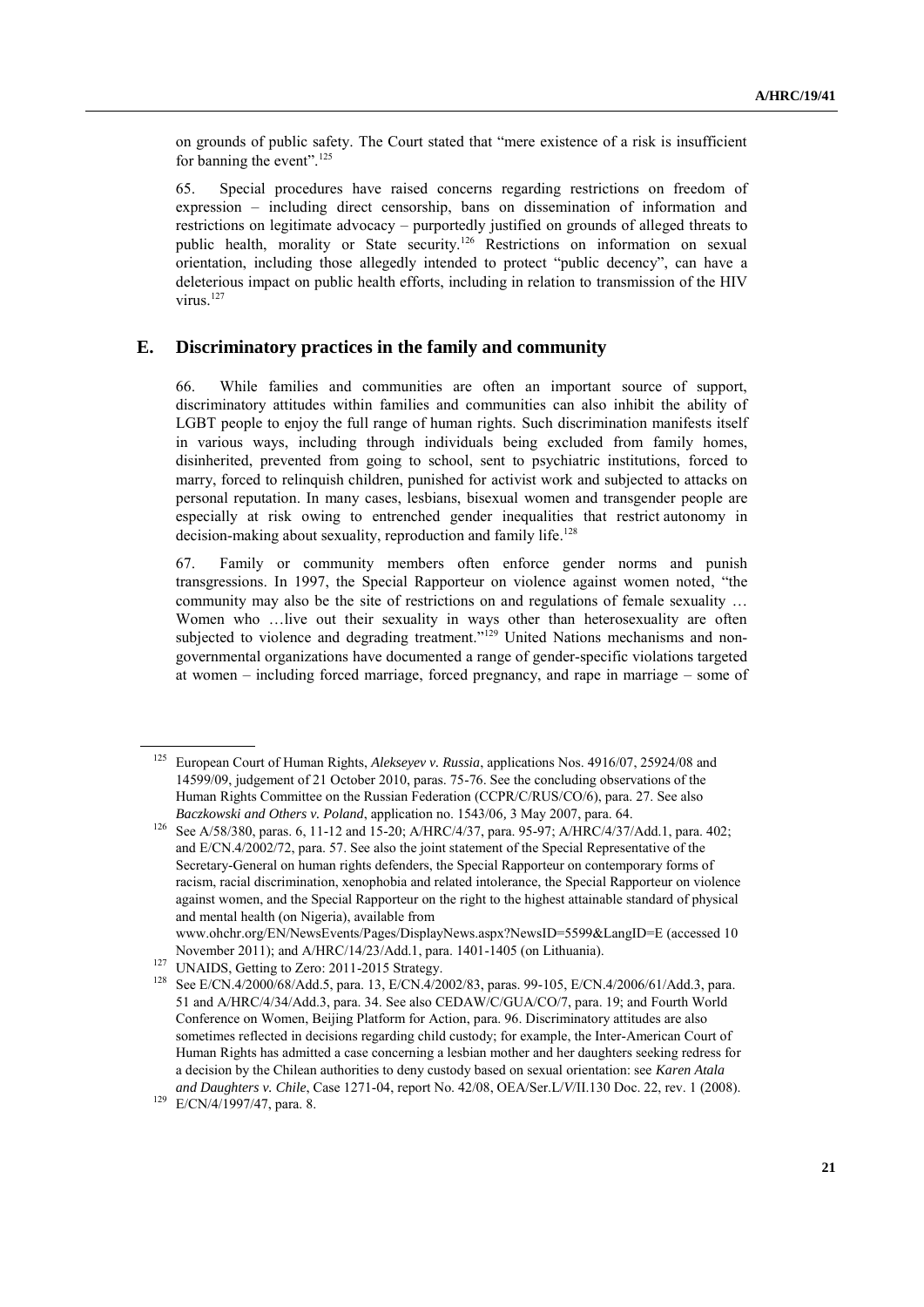which are enacted as forms of punishment for assumed or actual sexual orientation or behaviour.<sup>130</sup>

## **F. Denial of recognition of relationships and related access to State and other benefits**

68. The Human Rights Committee has held that States are not required, under international law, to allow same-sex couples to marry.<sup>131</sup> Yet, the obligation to protect individuals from discrimination on the basis of sexual orientation extends to ensuring that unmarried same-sex couples are treated in the same way and entitled to the same benefits as unmarried opposite-sex couples.<sup>132</sup>

69. In some countries, the State provides benefits for married and unmarried heterosexual couples but denies these benefits to unmarried homosexual couples. Examples include pension entitlements, the ability to leave property to a surviving partner, the opportunity to remain in public housing following a partner"s death, or the chance to secure residency for a foreign partner. Lack of official recognition of same-sex relationships and absence of legal prohibition on discrimination can also result in same-sex partners being discriminated against by private actors, including health-care providers and insurance companies.

70. The Human Rights Committee has welcomed measures to address discrimination in this context. In its concluding observations on Ireland, the Committee urged the State party to ensure that proposed legislation establishing civil partnerships not be "discriminatory of non-traditional forms of partnership, including taxation and welfare benefits."<sup>133</sup>

### **G. Gender recognition and related issues**

71. In many countries, transgender persons are unable to obtain legal recognition of their preferred gender, including a change in recorded sex and first name on State-issued identity documents.<sup>134</sup> As a result, they encounter many practical difficulties, including when applying for employment, housing, bank credit or State benefits, or when travelling abroad.

72. Regulations in countries that recognize changes in gender often require, implicitly or explicitly, that applicants undergo sterilization surgery as a condition of recognition. Some States also require that those seeking legal recognition of a change in gender be unmarried, implying mandatory divorce in cases where the individual is married.

73. The Human Rights Committee has expressed concern regarding lack of arrangements for granting legal recognition of transgender people"s identities. It has urged States to recognize the right of transgender persons to change their gender by permitting the issuance of new birth certificates and has noted with approval legislation facilitating legal recognition of a change of gender.<sup>135</sup>

<sup>130</sup> See A/HRC/16/44, paras. 23-24; E/CN.4/2002/106, para. 90-92; E/CN.4/2002/83, paras. 57 and 101- 102; and A/61/122/Add.1, paras. 57, 73, 84 and 151.

<sup>131</sup> *Joslin v. New Zealand* (CCPR/C/75/D/902/1999), 10 IHRR 40 (2003).

<sup>132</sup> *Young v. Australia* (CCPR/C/78/D/941/2000), para. 10.4.

<sup>133</sup> CCPR/C/IRL/CO/3, para. 8.

<sup>&</sup>lt;sup>134</sup> Ibid. See the Committee's concluding observations on the United Kingdom of Great Britain and Northern Ireland (CCPR/C/GBR/CO/6), para. 5. See also A/64/211, para. 48; and T. Hammarberg, "Human rights and gender identity", Council of Europe, Strasbourg, 2009, para. 3.2.1.

<sup>&</sup>lt;sup>135</sup> See CCPR/C/IRL/CO/3, para. 8, and CCPR/C/GBR/CO/6, para. 5.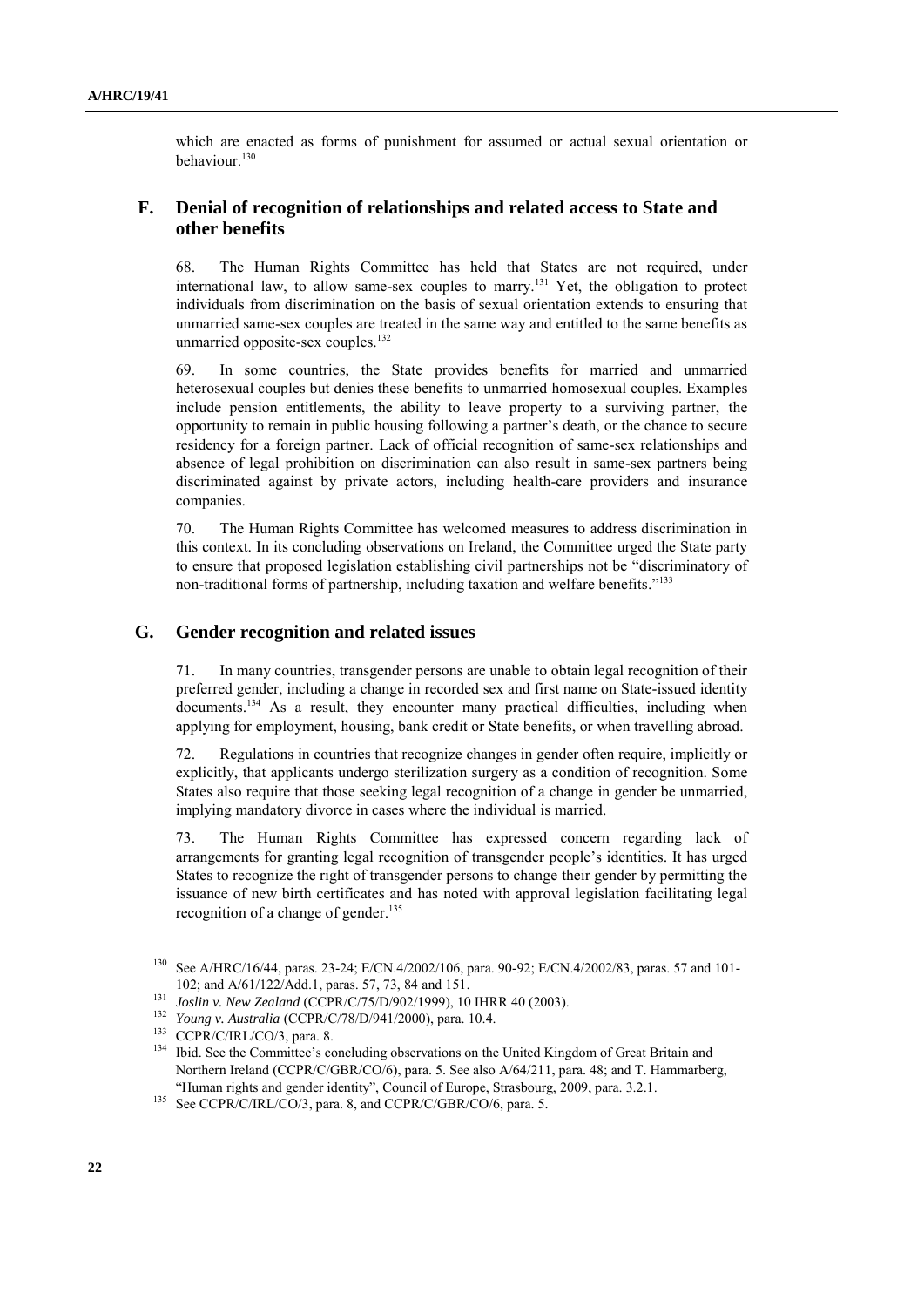## **VI. Emerging responses**

74. There are many examples, in all regions, of initiatives developed by States and non-State entities that seek to address violence and discrimination on grounds of sexual orientation and gender identity. While all such initiatives are too numerous to mention, the examples below illustrate the kinds of actions identified in the course of preparing the present study.

75. Many Member States have instituted training programmes for law-enforcement officials to sensitize them to bias-motivated violence against LGBT persons and help them to recognize, register and respond to reports of such crimes. In some countries, including Spain and Honduras, special prosecutors have been appointed to investigate and bring cases to trial. In South Africa, a national task team on homophobic and transphobic hate crime has been established following consultations with the LGBT community.<sup>136</sup> Some States, including Brazil, Ecuador, Germany, the Netherlands and Uruguay, have used the Yogyakarta Principles to help guide policy responses to incidents of violence and discrimination.<sup>137</sup>

76. There are many examples of public information campaigns, sometimes developed with State support, designed to address societal prejudice. In Brazil, the Government has supported a public education campaign implemented under the slogan "Brazil without Homophobia". Similar initiatives, often led by civil society, have been launched in countries in all regions. Celebrities have played an important role as message-carriers in such campaigns.

77. Examples of initiatives to counter homophobia and transphobia in educational institutions include teacher-training programmes, the establishment of "safe spaces" for LGBT youths in schools, and awareness-raising campaigns. In Australia, the publiclyfunded Safe Schools Coalition [\(www.safeschoolscoalitionvictoria.org.au\)](http://www.safeschoolscoalitionvictoria.org.au/) offers teacher training and learning materials. In China, the Boys and Girls Clubs Association of Hong Kong [\(www.bgca.org.hk\)](http://www.bgca.org.hk/) offers counselling in schools and youth centres. In Ireland, an anti-homophobia video shown in schools has been watched by half a million people online.<sup>138</sup> In the United States, gay-straight alliances or clubs have been established in more than 4,000 high schools.<sup>139</sup>

78. National human rights institutions can play an important role. For example, in 2011, the Kenya Human Rights Commission produced the report, "The Outlawed Amongst Us: A Study of the LGBTI Community"s Search for Equality and Non-Discrimination in Kenya". The Asia Pacific Forum of National Human Rights Institutions has facilitated dialogue among member institutions, with positive contributions from national institutions in

<sup>&</sup>lt;sup>136</sup> Se[e www.justice.gov.za/m\\_statements/2011/20110504\\_lbgti-taskteam.html](http://www.justice.gov.za/m_statements/2011/20110504_lbgti-taskteam.html) (accessed 9 November 2011).

<sup>&</sup>lt;sup>137</sup> While not legally binding, the Yogyakarta Principles on the Application of International Human Rights Law in Relation to Sexual Orientation and Gender Identity provide guidance to States on related human rights issues and legal standards. In the universal periodic review process, several Governments have committed to using the Principles in future policy development. In addition, the Organization of American States may consider the creation of a special rapporteur on LGBT-related violations.

<sup>&</sup>lt;sup>138</sup> For more information, see [www.belongto.org.](http://www.belongto.org/)

<sup>&</sup>lt;sup>139</sup> For more information, se[e www.glsen.org.](http://www.glsen.org/)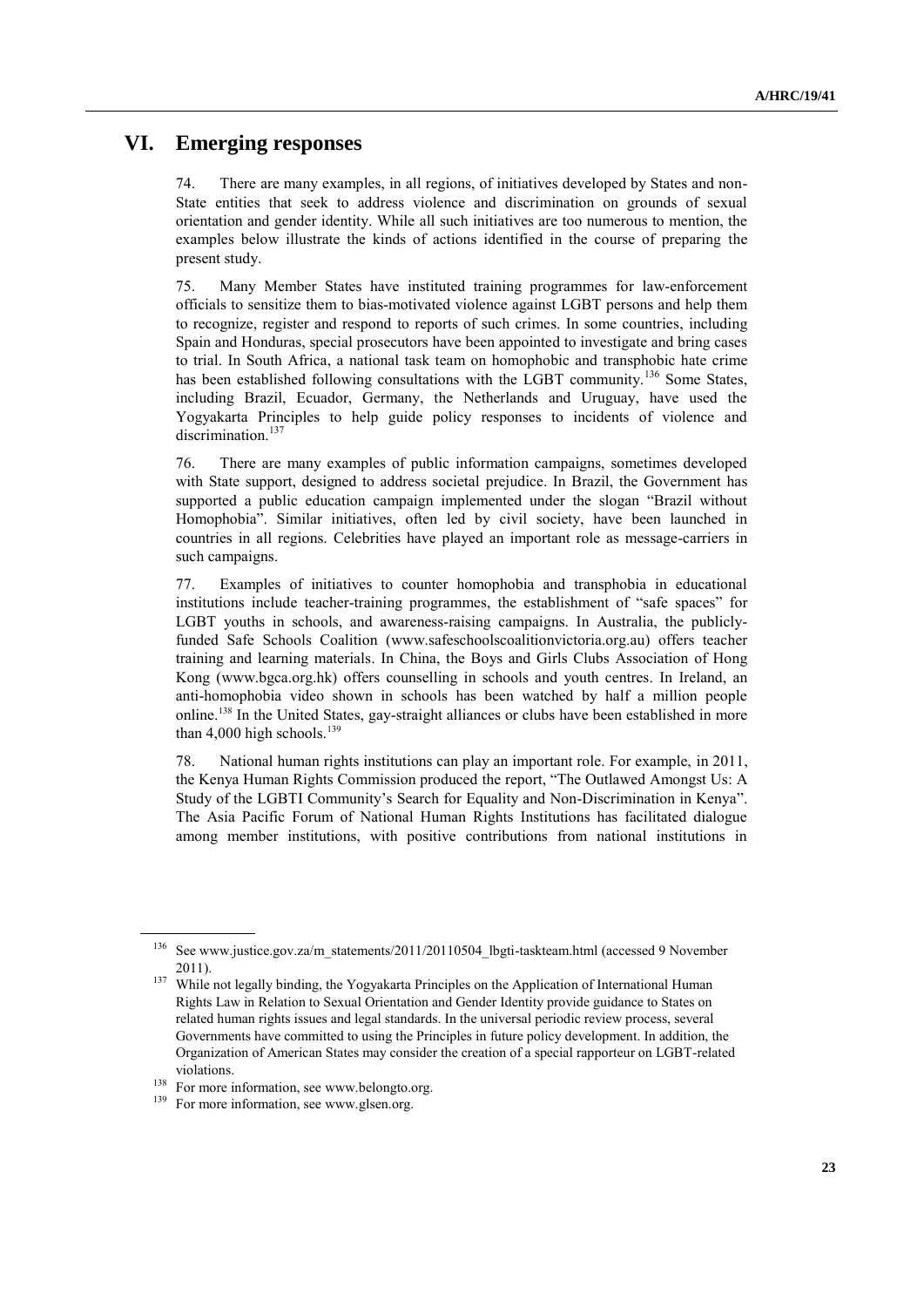Australia, Indonesia, Jordan, Malaysia, Mongolia, Nepal, New Zealand, the Philippines, the Republic of Korea and Thailand.<sup>140</sup>

79. Some States – inter alia, Australia, India, Nepal, Pakistan, Portugal, the United Kingdom and Uruguay – have made it easier for transgender and intersex persons to obtain legal recognition of a change of gender or to indicate a gender other than male or female. The New Zealand Human Rights Commission recently concluded a two-year consultation to identify human rights concerns of transgender persons.<sup>141</sup>

80. Finally, recognizing that safeguarding the rights of LGBT persons is a multifaceted undertaking, the Government of Norway recently published a plan of action intended to mobilize eight Government departments to implement a series of specific measures.<sup>142</sup>

## **VII. Conclusions and recommendations**

81. **The present report summarizes only some of the information gathered by United Nations treaty bodies and special procedures, regional and non-governmental organizations on violence and discrimination based on actual or perceived sexual orientation or gender identity. A more comprehensive analysis of the human rights challenges facing LGBT and intersex persons would require a more extensive study and, in future, regular reporting.**

82. **Nevertheless, on the basis of the information presented herein, a pattern of human rights violations emerges that demands a response. Governments and intergovernmental bodies have often overlooked violence and discrimination based on sexual orientation and gender identity. The mandate of the Human Rights Council requires it to address this gap: the Council should promote "universal respect for the protection of all human rights and fundamental freedoms for all, without distinction of any kind and in a fair and equal manner." <sup>143</sup> With the adoption in June 2011 of resolution 17/19, the Council formally expressed its "grave concern" regarding violence and discrimination based on sexual orientation and gender identity. Further action is now needed, especially at the national level, if individuals are to be better protected from such human rights violations in future.**

83. **The recommendations to Member States set out below, which are not exhaustive, draw on measures recommended by United Nations human rights mechanisms.** 

84. **The High Commissioner recommends that Member States:**

**(a) Investigate promptly all reported killings and other serious incidents of violence perpetrated against individuals because of their actual or perceived sexual orientation or gender identity, whether carried out in public or in private by State or non-State actors, and hold perpetrators accountable, and establish systems for the recording and reporting of such incidents;**

<sup>&</sup>lt;sup>140</sup> For more information on the work of the Asia Pacific Forum in this area and contributions of national human rights institutions in the region, see

www.asiapacificforum.net/support/issues/sexual\_orientation.

<sup>&</sup>lt;sup>141</sup> "To Be Who I am", New Zealand Transgender Inquiry report, New Zealand Human Rights Commission, 2008.

<sup>&</sup>lt;sup>142</sup> "Improving Quality of Life among Lesbians, Gays, Bisexuals and Trans persons, 2009 –2012", Norwegian Ministry of Children and Equality, 2008.

<sup>&</sup>lt;sup>143</sup> General Assembly resolution 60/251, para. 2.